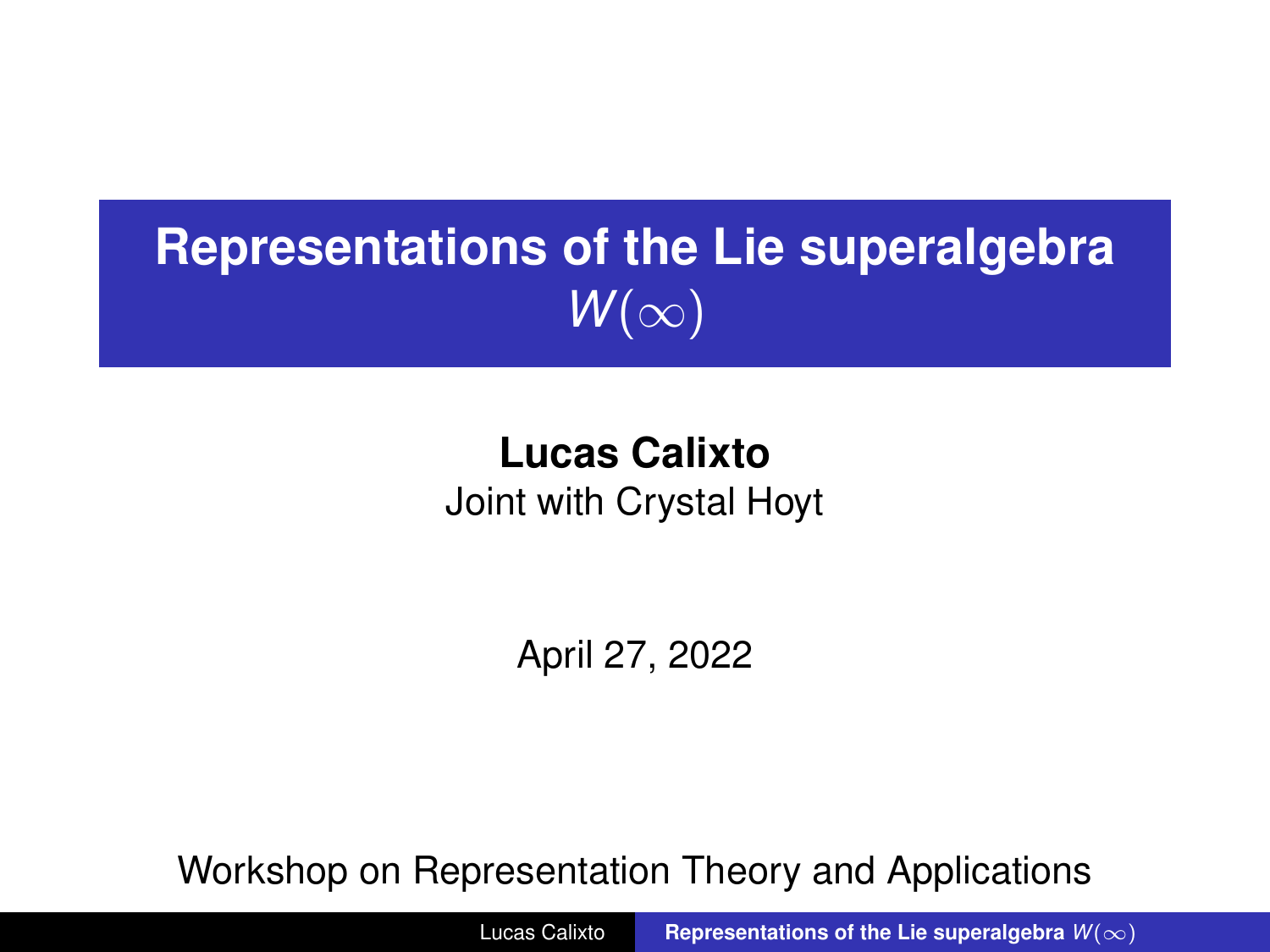## The Lie algebra  $gl(\infty)$

 $I = \{1, 2, 3, \ldots\}$ : index set

*V*, *V*<sup>\*</sup> : countable-dim. v.s. with bases  $\{\xi_i\}_{i\in I}$ ,  $\{\partial_i\}_{i\in I}$ 

 $\langle \cdot, \cdot \rangle$  :  $V \otimes V_* \to \mathbb{C}$  defined by  $\langle \xi_i, \partial_j \rangle = \delta_{i,j}$  for all  $i, j \in I$ .

#### **Definition**

 $\mathfrak{gl}(\infty) := V \otimes V_*$  with bracket (extended linearly):  $[\xi_i \otimes \partial_j, \xi_k \otimes \partial_\ell] = \langle \xi_k, \partial_j \rangle \xi_i \otimes \partial_\ell - \langle \xi_i, \partial_\ell \rangle \xi_k \otimes \partial_j.$ 

 $\mathfrak{sl}(\infty) := \mathsf{Ker}\langle \cdot,\cdot \rangle$ 

 $\mathfrak{gl}(\infty) \cong$  infinite matrices  $\big(a_{i,j}\big)_{i,j\in I}$  with finitely many  $a_{i,j}\neq 0$ 

 $\xi_i \otimes \partial_j^* \leftrightarrow E_{i,j}$  $\mathfrak{gl}(\infty) \cong \lim_{n \to \infty} \mathfrak{gl}(n)$  where  $\mathfrak{gl}(n) \hookrightarrow \mathfrak{gl}(n+1)$  satisfies  $E_{i,j} \to E_{i,j}$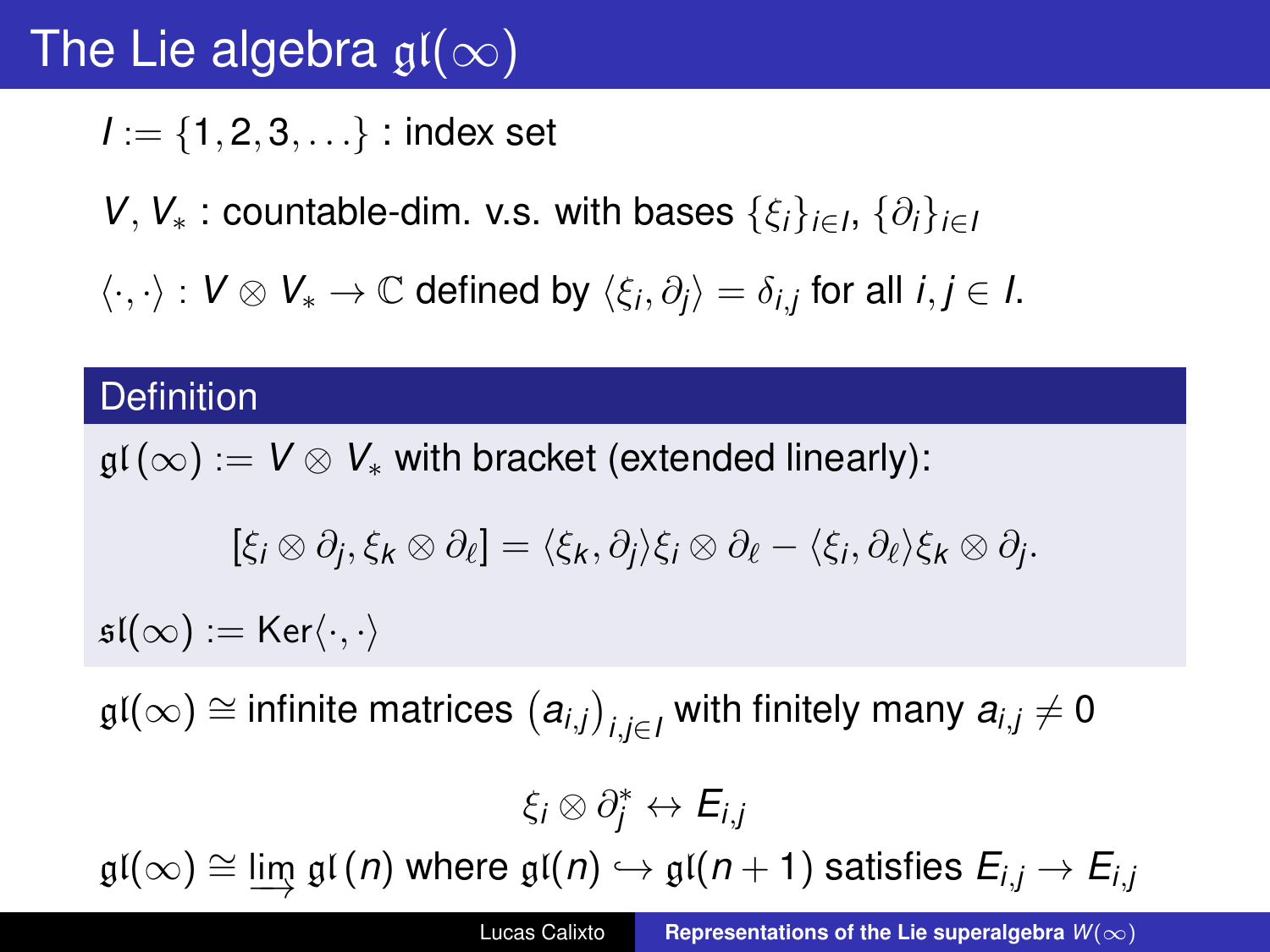## $\mathfrak{gl}(\infty)$ -modules

*V*, *V*<sup>∗</sup> : defining representations of  $\mathfrak{gl}(\infty)$ ,  $\mathfrak{sl}(\infty)$ 

We have Schur–Weyl duality:

Theorem (Penkov, Styrkas)

*We have an isomorphism of*  $\mathfrak{gl}(\infty) \times (S_p \times S_q)$ *-modules:* 

$$
V^{\otimes p} \otimes V_*^{\otimes q} \cong \bigoplus_{|\lambda|=p, |\mu|=q} (\mathbb{S}_{\lambda}(V) \otimes \mathbb{S}_{\mu}(V_*)) \otimes (Y_{\lambda} \otimes Y_{\mu}),
$$

#### *where*

- $\blacksquare$   $|\lambda|$  *is the size of the Young diagram*  $\lambda$ *,*
- $\blacksquare$   $\mathbb{S}_{\lambda}$  *is the Schur functor corresponding to*  $\lambda$ *,*
- *Y*<sup>λ</sup> *and Y*<sup>µ</sup> *are irreducible Sp and Sq-modules.*

 $\widetilde{V}_{\lambda,\mu} := \mathbb{S}_{\boldsymbol{\lambda}}(V) \otimes \mathbb{S}_{\mu}(V_*)$  *is an indecomposable module.*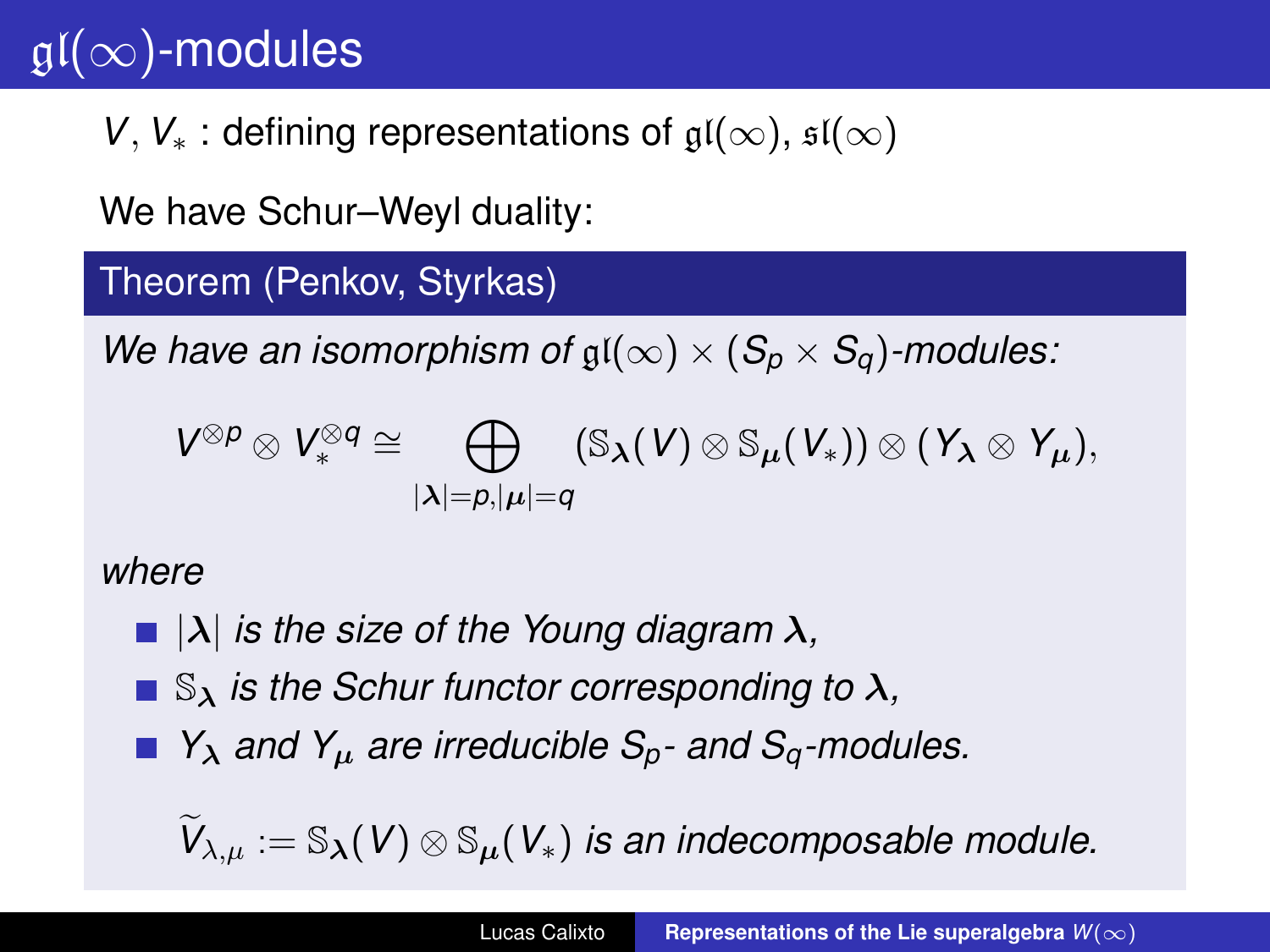## Simple  $\mathfrak{gl}(\infty)$ -modules

The *socle filtration* of *M* is defined by  $soc^0M := socM$  and

$$
\operatorname{soc}^i M := p_i^{-1}(\operatorname{soc}(M/(\operatorname{soc}^{i-1} M))),
$$

where  $p_i: M \to M/({\sf soc}^{i-1} \, M)$  is the natural projection.

#### Theorem (Penkov, Styrkas)

*The socle filtration of*  $\widetilde{V}^{\lambda,\mu} = (\mathbb{S}_{\lambda}(V) \otimes \mathbb{S}_{\mu}(V_*))$  *has layers* 

$$
{\rm soc}^k(\widetilde{V}_{\lambda,\mu})/\overline{{\rm soc}}^{k-1}(\widetilde{V}_{\lambda,\mu})\cong\bigoplus_{\lambda',\mu',|\gamma|=k}N_{\lambda',\gamma}^\lambda N_{\mu',\gamma}^\mu V_{\lambda',\mu'}
$$

where  $\mathsf{N}^\lambda_{\lambda',\gamma}$  are the Littlewood-Richardson coefficients. *The socle of*  $V_{\lambda,\mu}$  *is simple and denoted by*  $V_{\lambda,\mu}$ *.*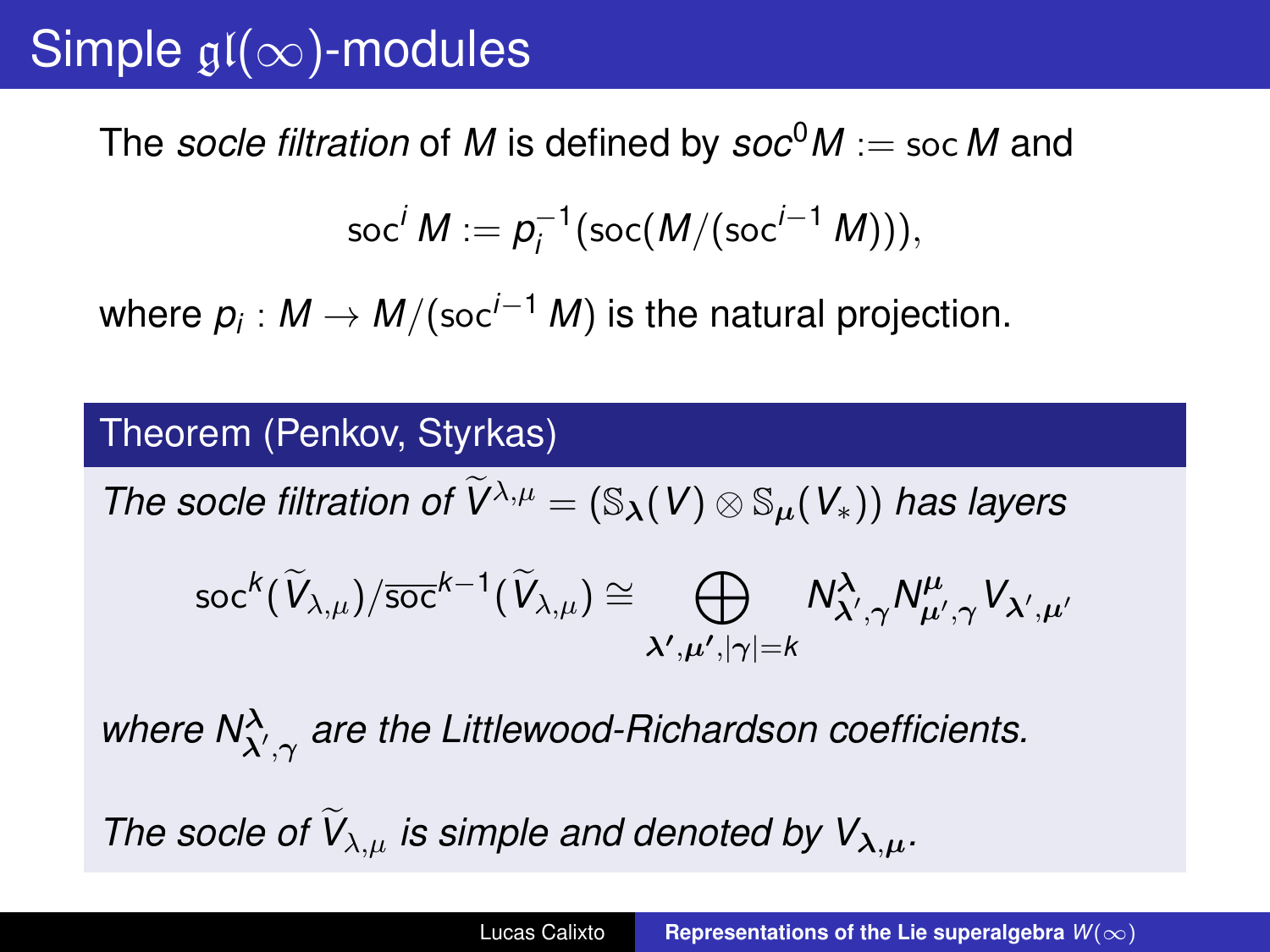## Simple as highest weight modules

### Let's fix

**■**  $\mathfrak{h}_{\mathfrak{a}l} \subset \mathfrak{gl}(\infty)$  Cartan subalgebra of diagonal matrices

$$
\mathfrak{gl}(\infty)=\mathfrak{h}_{\mathfrak{gl}}\oplus\bigoplus_{i\neq j}\mathfrak{gl}(\infty)_{\varepsilon_i-\varepsilon_j}
$$

≺ : 1 ≺ 3 ≺ 5 ≺ · · · ≺ 6 ≺ 4 ≺ 2 linear ordering on *I*

$$
\Delta(\prec):=\{\varepsilon_i-\varepsilon_j\mid i\prec j\}
$$

 $\mathfrak{b}(\prec)^0 = \mathfrak{h}_{\mathfrak{gl}} \oplus \bigoplus_{\alpha \in \Delta(\prec)} \mathfrak{gl}(\infty)_\alpha$  : Borel subalgebra of  $\mathfrak{gl}(\infty)$ 

*V*, *V*<sub>∗</sub> are highest weight  $\mathfrak{gl}(\infty)$ -modules w.r.t.  $\mathfrak{b}(\prec)^0$  with highest weight  $\varepsilon_1$ ,  $-\varepsilon_2$  (respectively).

 $V_{\lambda,\mu}$  is a highest weight  $\mathfrak{gl}(\infty)$ -module w.r.t.  $\mathfrak{b}(\prec)^0$  with h.w.

$$
\sum_{i\in\mathbb{Z}_{>0}}\lambda_i\varepsilon_{2i-1}-\sum_{j\in\mathbb{Z}_{>0}}\mu_j\varepsilon_{2j}
$$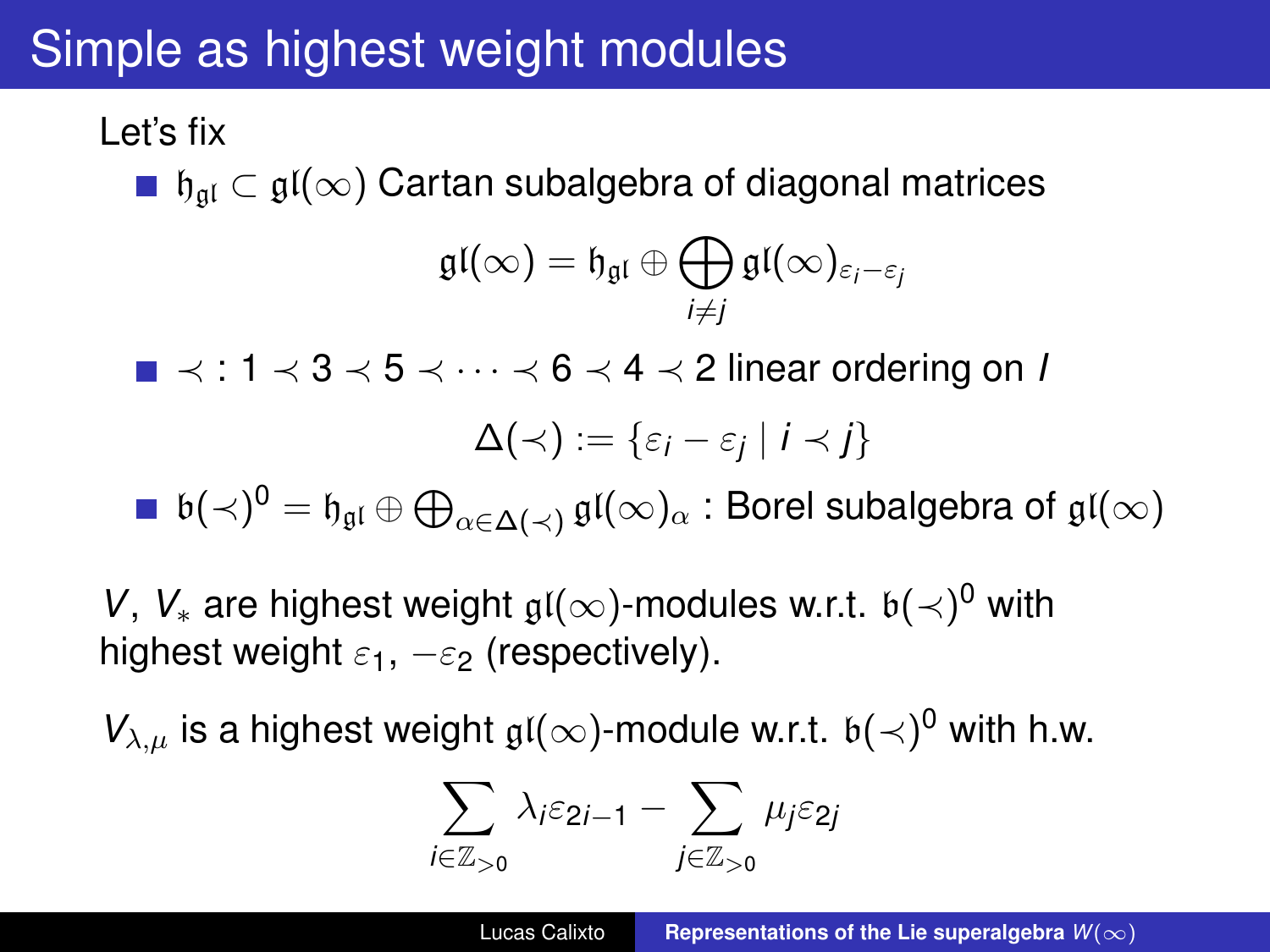## The category  $\mathbb{T}_{\mathfrak{gl}(\infty)}$

*M* is *integrable* if for all  $x \in \mathfrak{gl}(\infty)$ ,  $m \in M$ ,

dim span $_{\mathbb{C}}\{ \textsf{x}^{i}$ *m*  $\mid$   $i\in I\}<\infty.$ 

*M* satisfies the *large annihilator condition (l.a.c.)* if for each *m* ∈ *M*, ∃ *n* >> 0,

$$
\langle \xi_i \partial_j = E_{i,j} \mid j, i \geq n \rangle \subset \text{Ann}(m).
$$

#### **Definition**

The category  $\mathbb{T}_{\mathfrak{gl}(\infty)}$  is the full subcategory of  $\mathfrak{gl}(\infty)$ -mod consisting of modules *M* which satisfy:

- **1** *M* has finite length;
- 2 *M* is integrable;
- **3** *M* satisfies the l.a.c.

 $\mathbb{T}_{\mathfrak{sl}(\infty)}$  is defined similarly.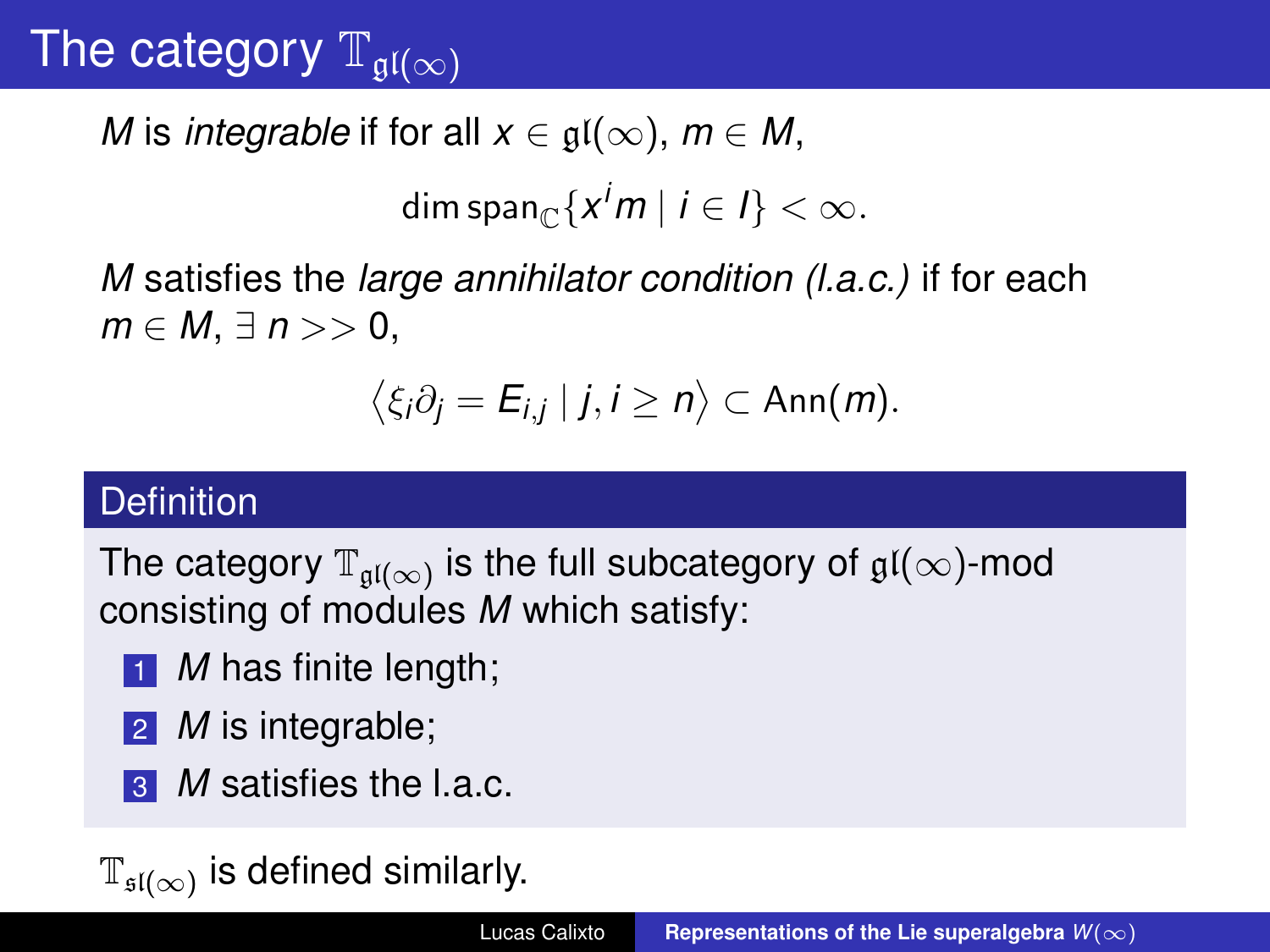## Some properties of  $\mathbb{T}_{\mathfrak{sl}(\infty)}$

[Dan-Cohen, Penkov, Serganova]

- $\mathbb{T}_{\mathfrak{sl}(\infty)}$  is an abelian symmetric monoidal category;
- $\mathbb{T}_{\mathfrak{sl}(\infty)}$  consists of tensor modules: subquotients of

$$
\bigoplus_i^{finite} V^{\otimes p_i} \otimes V_*^{\otimes q_i};
$$

- $V^{\otimes p} \otimes V_*^{\otimes q}$  is injective in  $\mathbb{T}_{\mathfrak{sl}(\infty)}$ ;
- each indecomposable injective object of  $\mathbb{T}_{\mathfrak{sl}(\infty)}$  is isomorphic to some  $\widetilde{V}_{\lambda,\mu} := \mathbb{S}_{\boldsymbol{\lambda}}(V) \otimes \mathbb{S}_{\mu}(V_*);$

 $M \in \mathbb{T}_{\mathfrak{sl}(\infty)}$  is an  $\mathfrak{h}_{\mathfrak{sl}}$ -weight module with integral weights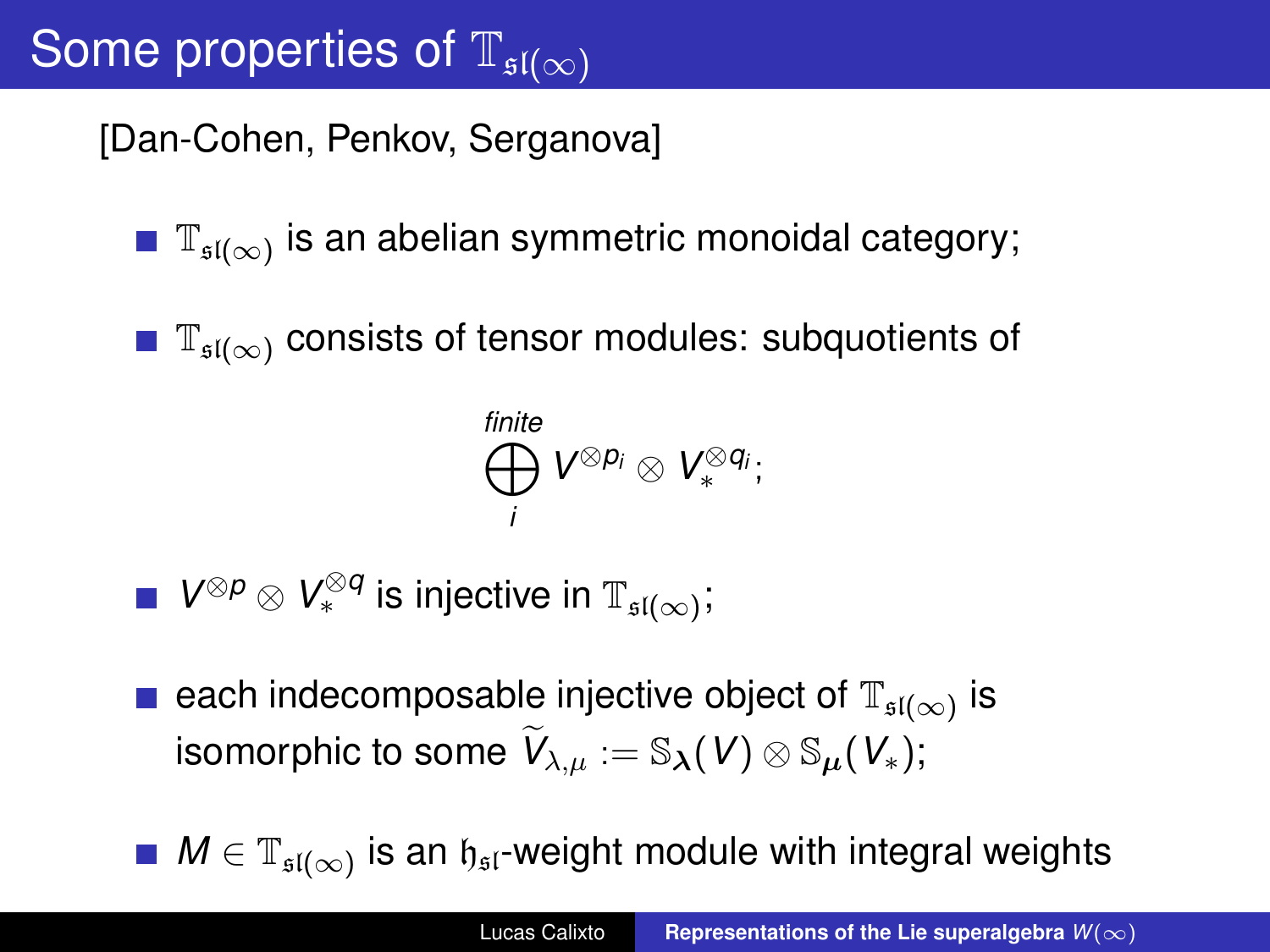The restriction functor

$$
\mathsf{R}_{\mathfrak{sl}}: \mathbb{T}_{\mathfrak{gl}(\infty)} \rightarrow \mathbb{T}_{\mathfrak{sl}(\infty)}
$$

defined by restricting to  $\mathfrak{sl}(\infty)$  is well-defined.

If  $M \in \mathbb{T}_{\mathfrak{gl}(\infty)}$ , then  $M$  is an  $\mathfrak{h}_{\mathfrak{gl}}$ -weight module.

 $\mu, \lambda \in \text{Supp } M$  are equal if and only if  $\mu|_{h_{\text{ext}}} = \lambda|_{h_{\text{ext}}}$ .

Any object in  $\mathbb{T}_{\mathfrak{sl}(\infty)}$  can be extended in a unique way to an object of  $\mathbb{T}_{\mathfrak{gl}(\infty)}$ 

The categories  $\mathbb{T}_{\mathfrak{gl}(\infty)}$  and  $\mathbb{T}_{\mathfrak{sl}(\infty)}$  are equivalent.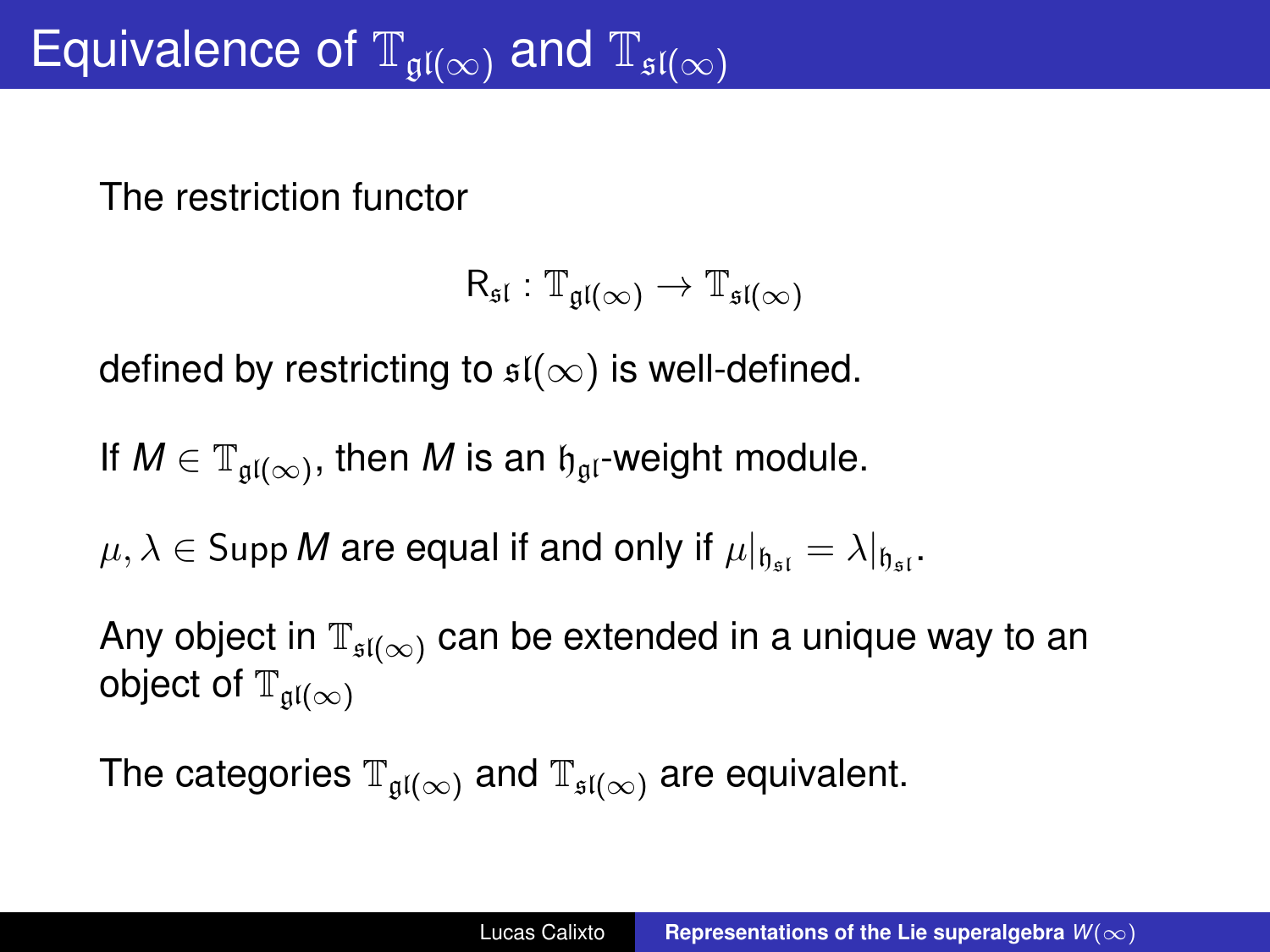# The categories  $\widetilde{\mathbb{T}}_{\mathfrak{gl}(\infty)}$  and  $\widetilde{\mathbb{T}}_{\mathfrak{sl}(\infty)}$

 $\widetilde{\mathbb{T}}_{\mathfrak{gl}(\infty)}$ : Grothendieck envelope of  $\mathbb{T}_{\mathfrak{gl}(\infty)}$  = full subcat of  $\mathfrak{gl}(\infty)$ -mod, objects are arbitrary sums of objects in  $\mathbb{T}_{\mathfrak{gl}(\infty)}.$ 

$$
\widetilde{\mathbb{T}}_{\mathfrak{sl}(\infty)} : \text{Grothendieck envelope of } \mathbb{T}_{\mathfrak{sl}(\infty)}.
$$

 $\widetilde{\mathbb{T}}_{\mathfrak{gl}(\infty)}$  and  $\widetilde{\mathbb{T}}_{\mathfrak{sl}(\infty)}$  are equivalent.

We have a description of  $\widetilde{\mathbb{T}}_{\mathfrak{gl}(\infty)}$ 

#### Proposition (C. Hoyt)

*The category*  $\widetilde{\mathbb{T}}_{\mathfrak{gl}(\infty)}$  *is the full subcategory of*  $\mathfrak{gl}(\infty)$ *-mod consisting of modules M which satisfy:*

- **1** *M* is an  $\mathfrak{h}_{\mathfrak{a} \mathfrak{l}}$ -weight module;
- 2 *M is integrable;*
- 3 *M satisfies the l.a.c.*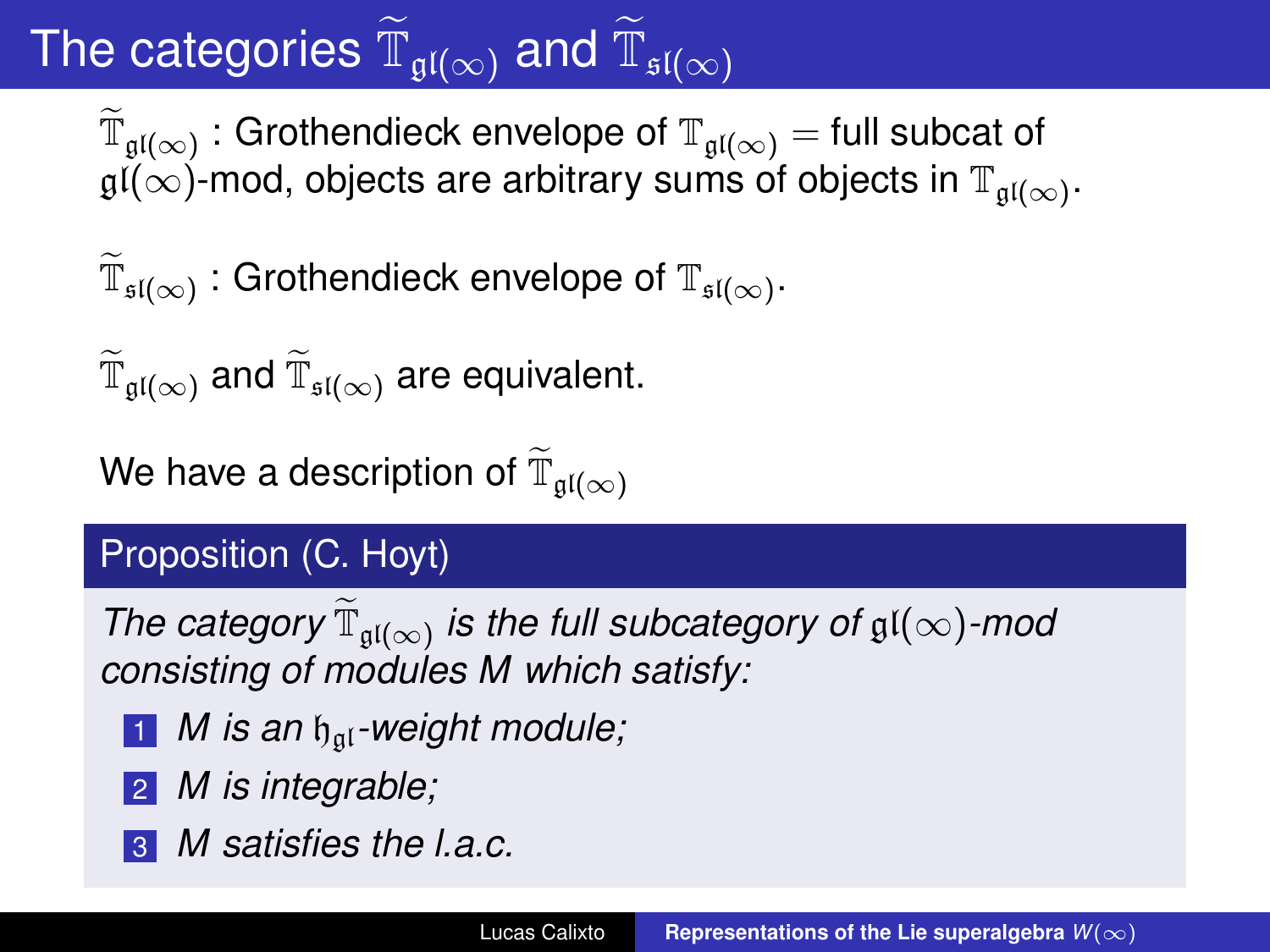### Definition (Λ(*n*))

The Grassmann algebra Λ(*n*) is the free commutative (unital) superalgebra with *n* odd generators  $\xi_1, \ldots, \xi_n$ .

#### Definition (*W*(*n*))

Let *W*(*n*) be the Lie superalgebra of super derivations of Λ(*n*).

*W*(*n*) appears in Kac's list of simple f.d. Lie superalgebras.

Let  $\partial_i$  be the derivation defined by  $\partial_i(\xi_i) = \delta_{ii}$ . Then

$$
W(n) = \text{span}\{\xi_{i_1}\cdots\xi_{i_k}\partial_j \mid i,j\in\mathbb{Z}_n, k\geq 0, i_1 < \cdots < i_k\}
$$

Setting deg  $\xi_i = 1$ , deg  $\partial_i = -1$  yields a  $\mathbb{Z}$ -grading

$$
W(n) = \bigoplus_{k=-1}^{n-1} W(n)^k, \text{ where } W(n)^0 \cong \mathfrak{gl}(n).
$$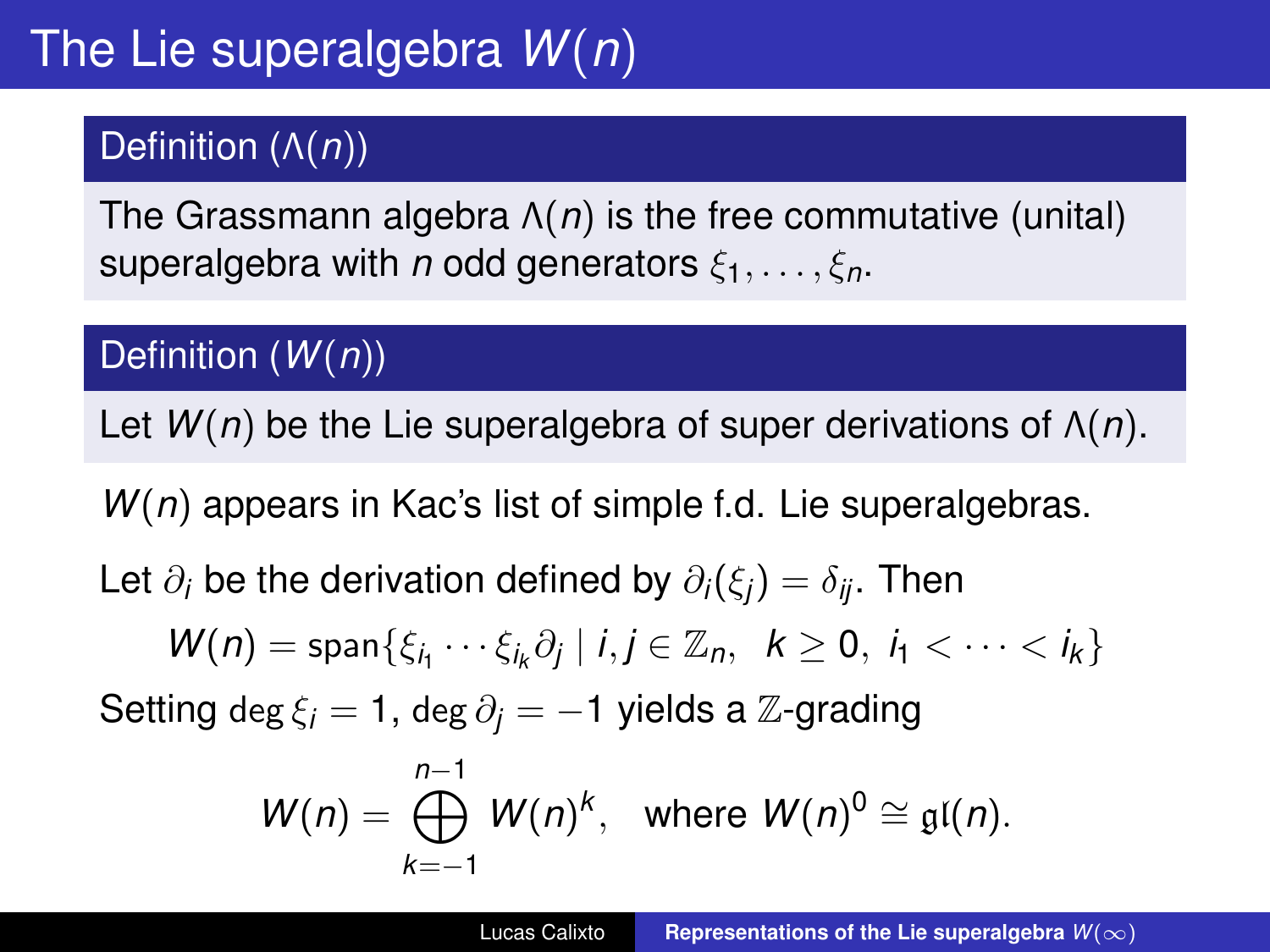## The Lie superalgebra  $W(\infty)$

#### **Definition**

 $\mathsf{Consider}\;\mathsf{W}(n)\hookrightarrow\mathsf{W}(n+1)$  where  $p(\xi)\partial_j\to p(\xi)\partial_j,$  and let

$$
\mathfrak{g}:=W(\infty)=\lim_{\longrightarrow}W(n).
$$

 $\blacksquare$  a is a locally finite Lie superalgebra.

**g** a is locally simple  $\Rightarrow$  simple.

$$
\blacksquare \mathfrak{g} =_{v.s.} \Lambda(V) \otimes V_*, \text{ where } \Lambda(V) = \Lambda[\xi_i \mid i \in I].
$$

 $\{\xi_{i_1}\cdots\xi_{i_k}\partial_j\mid i,j\in I,\ k\geq 0,\ i_1<\cdots< i_k\}$  is a basis for  $W(\infty).$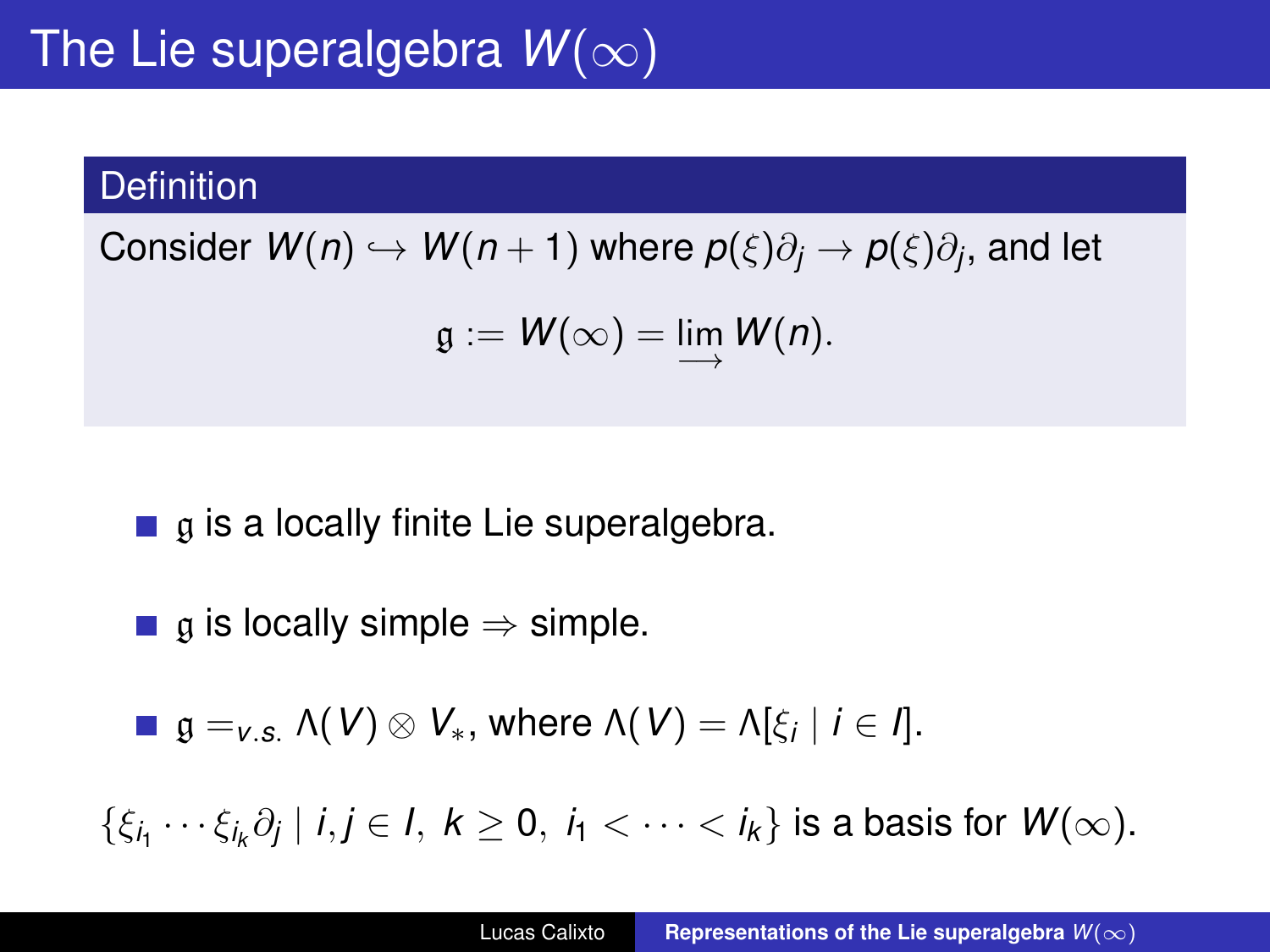Setting deg  $\xi_i = 1$ , deg  $\partial_i = -1$  yields a  $\mathbb{Z}$ -grading of g

$$
\mathfrak{g}=\bigoplus_{k\geq -1}\mathfrak{g}^k.
$$

We identify  $\mathfrak{g}^0 = \mathfrak{gl}(\infty)$  via  $\xi_i \partial_j \leftrightarrow E_{i,j}.$  Then

$$
\mathfrak{h}=\text{span}\{\xi_i\partial_i\mid i\in I\}
$$

is a Cartan subalgebra for g and  $\mathfrak{h} = \mathfrak{h}_{\mathfrak{a}l}$ .

As  $\mathfrak{g}^0$ -modules, we have  $\mathfrak{g}^k \cong \wedge^{k+1}(V) \otimes V_*$ .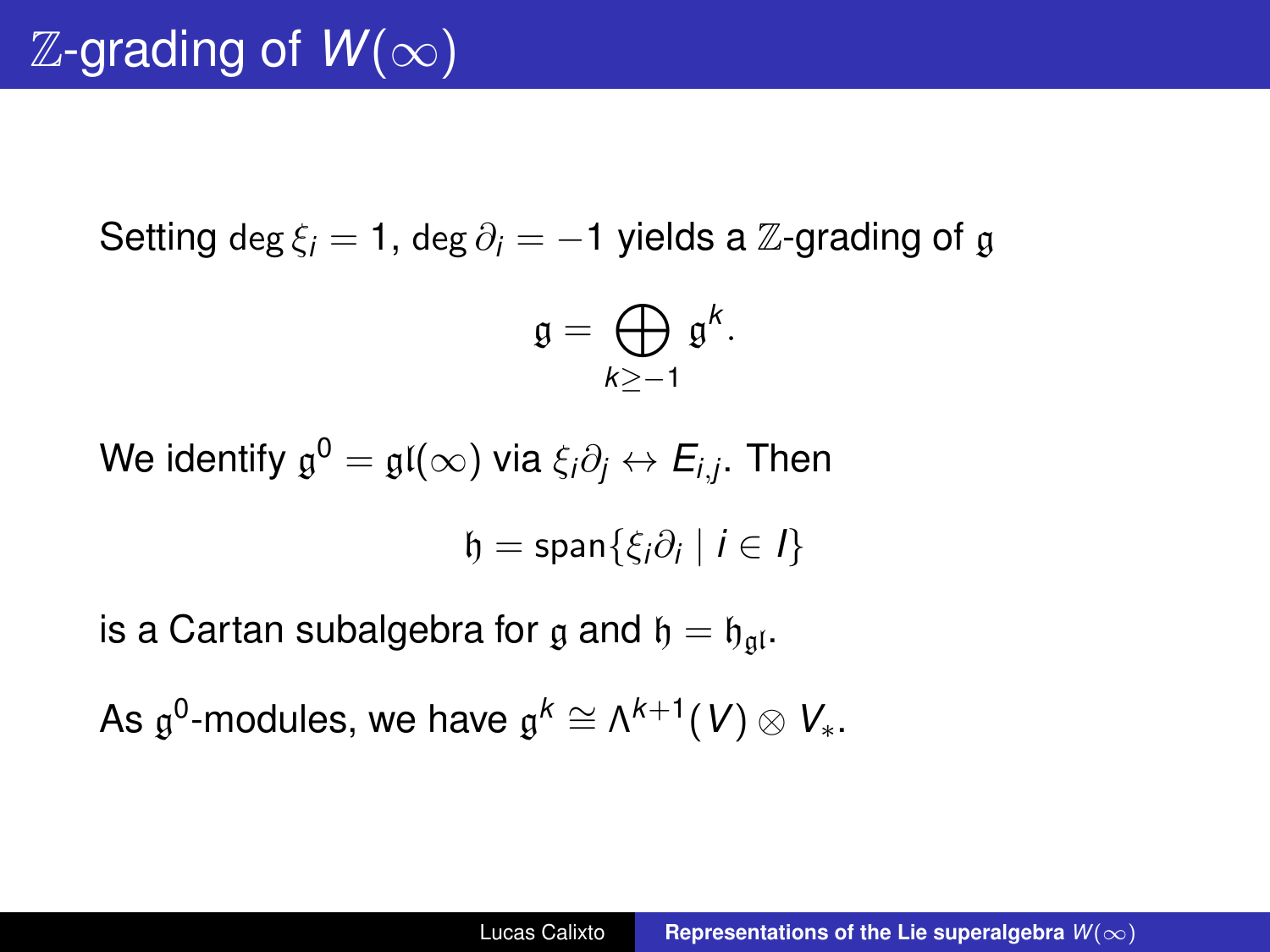## l.a.c. for  $W(\infty)$  modules

For each 
$$
n \in \mathbb{Z}_{>0}
$$
, let  $t_n := \langle \partial_j, \xi_{i_1} \cdots \xi_{i_k} \partial_j | j, i_t \ge n \rangle$ .

#### **Definition**

Let  $\mathfrak{s} \subset \mathfrak{g}$  be a subalgebra. We say that a  $\mathfrak{g}\text{-module }M$  satisfies the *large annihilator condition (l.a.c)* for  $\epsilon$  if: for each  $m \in M$ ,

$$
(\mathfrak{t}_n \cap \mathfrak{s}) \subset \mathrm{Ann}_{\mathfrak{g}}(m) \qquad n >> 0.
$$

For a g-module *M*, let  $M^{t_n} = \{m \in M \mid t_n \cdot m = 0\}$ .

#### Remark

*M* satisfies the l.a.c. for  $\frak{g}$  if and only if  $M = \bigcup_{i>0} M^{\mathfrak{t}_n}$ .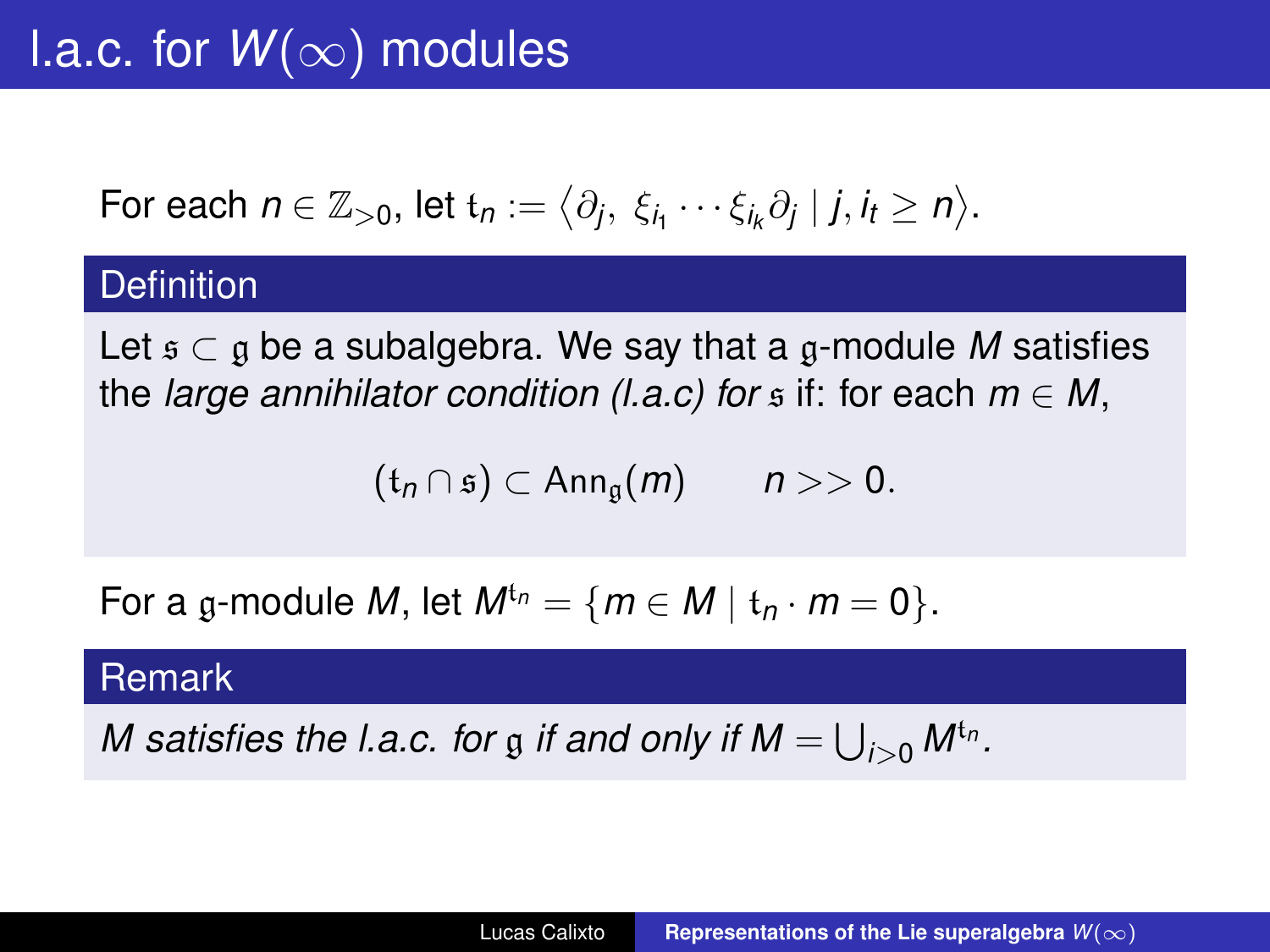#### The categories  $\mathbb{T}_W$ ,  $\mathbb{T}_W^{\geq}$ ,  $\mathbb{T}_W^{\leq}$ *W*

Set

$$
\mathfrak{g}^{\ge}:=\bigoplus_{k\geq 0}\mathfrak{g}^k,\qquad \ \mathfrak{g}^{\le}:=\mathfrak{g}^{-1}\oplus\mathfrak{g}^0.
$$

#### **Definition**

Let  $\widetilde{\mathbb{T}}_W$  (respectively,  $\widetilde{\mathbb{T}}_W^{\geq}, \widetilde{\mathbb{T}}_W^{\leq}$ ) be the full subcategory of  $\mathfrak g$ -mod consisting of modules *M* which satisfy:

**1** *M* has a *Z*-grading 
$$
M = \bigoplus_{k \in \mathbb{Z}} M^k
$$
;

- **2** *M* is an h-weight module;
- 3 *M* is integrable over g 0 ;
- 4 *M* satisfies the l.a.c. for g. (respectively, for  $g^{\ge}$ ,  $g^{\le}$ )

Let  $\mathbb{T}_W$  be the full subcategory of  $\mathbb{T}_W$  consisting of finite-length  $\frak{g}$ -modules. Similarly, define  $\mathbb{T}_W^{\geq}$ ,  $\mathbb{T}_W^{\leq}$ ,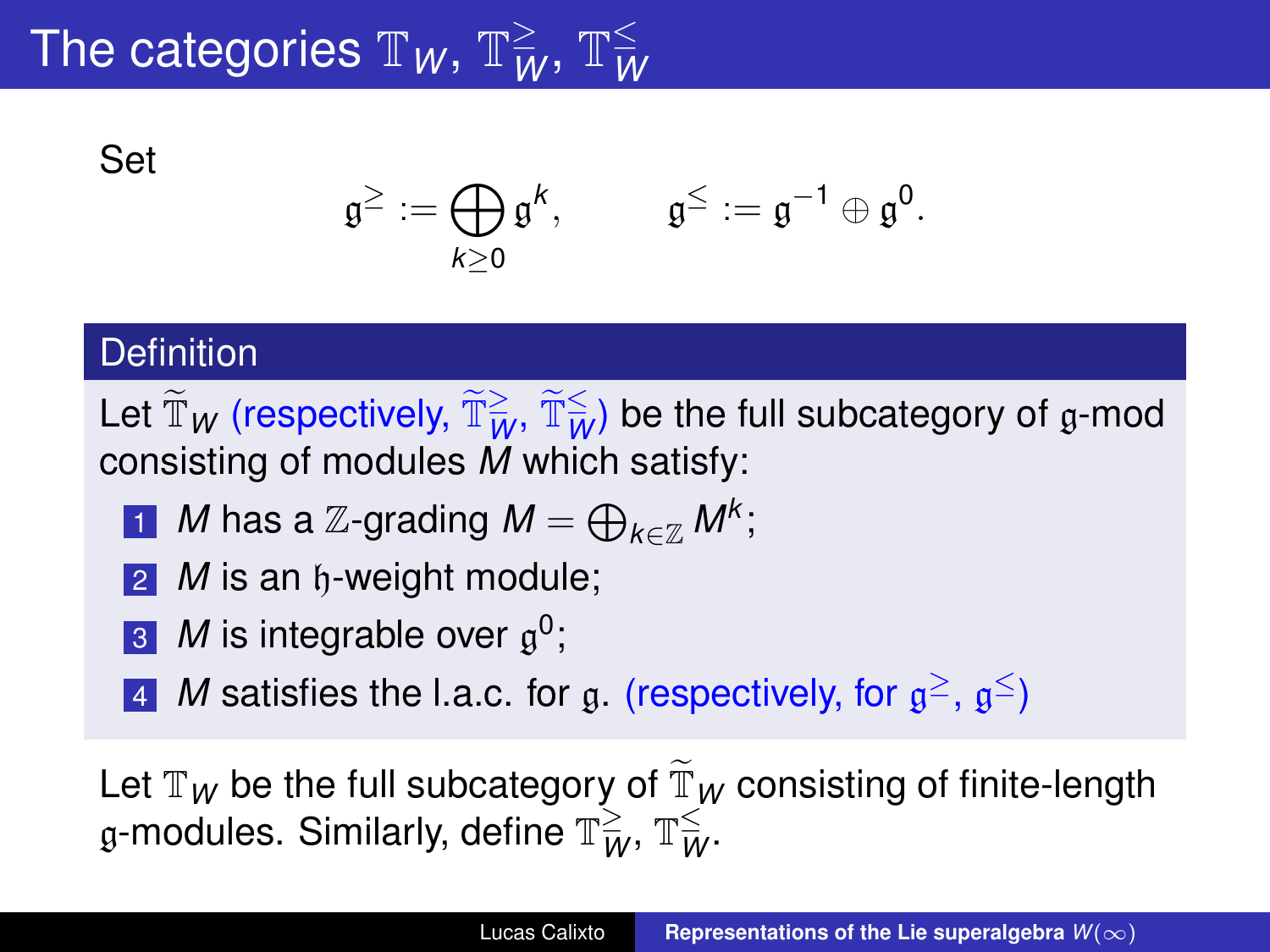$\blacksquare$   $\mathbb{T}_W$  and  $\widetilde{\mathbb{T}}_W$  are abelian symmetric monoidal categories.

 $\Bbb T_W$  is a subcategory of  $\Bbb T_W^{\geq}$  and  $\Bbb T_W^{\leq}$ .

 $\blacksquare$   $\mathbb{T}_W$  is precisely the full subcategory of g-mod whose objects are in both  $\mathbb{T}_W^{\geq}$  and  $\mathbb{T}_W^{\leq}$ .

## Lemma  $H M \in \widetilde{\mathbb{T}}_W$ ,  $\widetilde{\mathbb{T}}_W^{\geq}$ ,  $\widetilde{\mathbb{T}}_W^{\leq}$ , then  $M|_{\mathfrak{g}^0} \in \widetilde{\mathbb{T}}_{\mathfrak{gl}(\infty)}$ .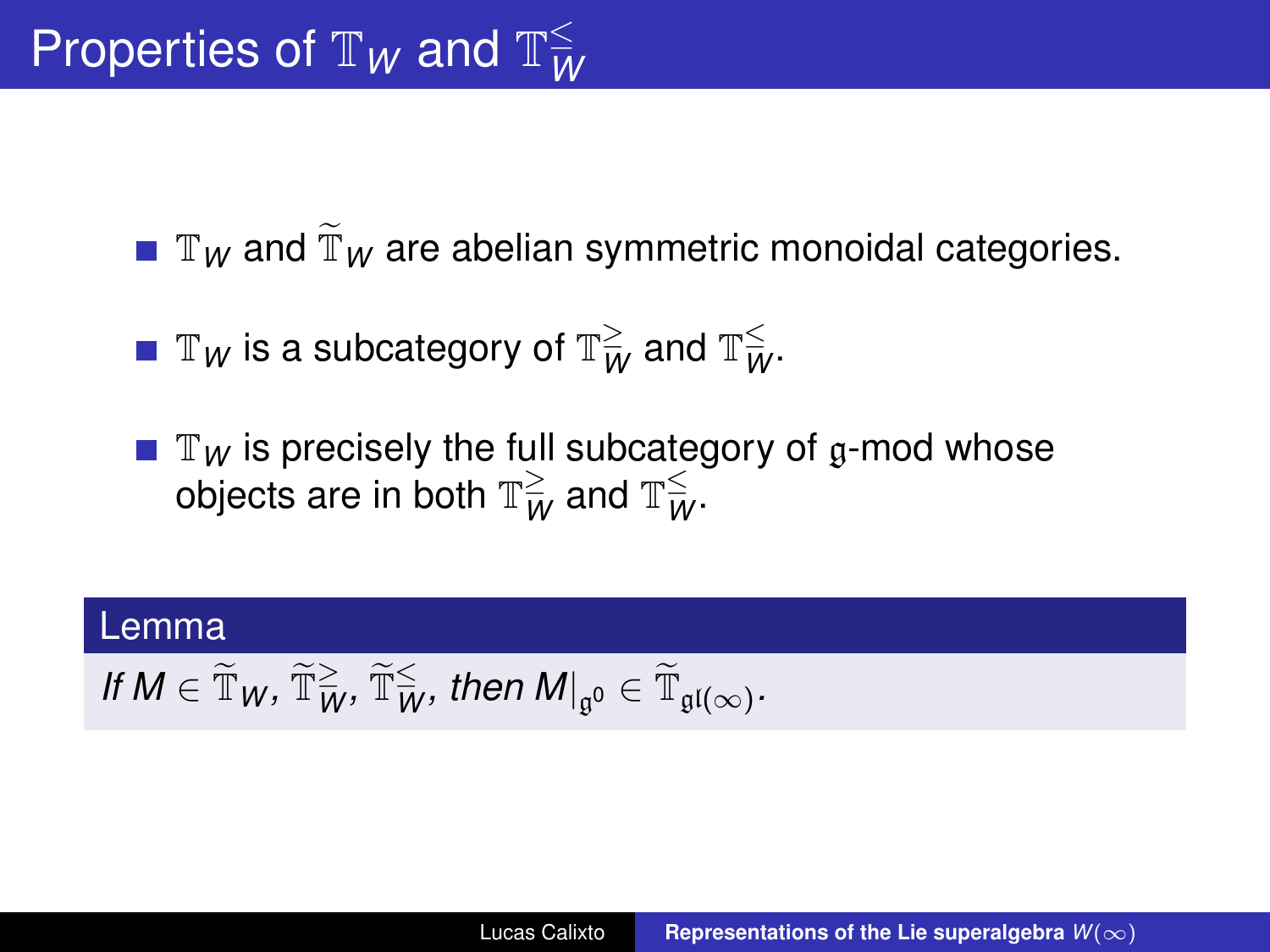#### **Definition**

Let  $X$  be a module over  $\mathfrak{g}^0 = \mathfrak{gl}(\infty),$  and extend trivially to  $\mathfrak{g}^{\geq}$ (resp.,  $\mathfrak{g}^{\leq}$ ) action. Define the induced  $\mathfrak{g}$ -modules

$$
K^+(X) := \operatorname{Ind}_{\mathfrak{g}^\preceq}^{\mathfrak{g}} (X) = \mathbf{U}(\mathfrak{g}) \otimes_{\mathbf{U}(\mathfrak{g}^\preceq)} X \quad \text{small}
$$

$$
K^-(X) := \operatorname{Ind}_{\mathfrak{g}^\preceq}^{\mathfrak{g}} (X) = \mathbf{U}(\mathfrak{g}) \otimes_{\mathbf{U}(\mathfrak{g}^\preceq)} X \quad \text{big}
$$

If X is simple,  $L^{\pm}(X)$  denotes the unique simple quotient.

Let  $\mathfrak{g}_n = W(n)$ . Then  $\mathfrak{g}_n^0 = \mathfrak{gl}(n)$ .

For a  $\mathfrak{g}_n^0$ -module  $X_n$ , the  $\mathfrak{g}_n$ -modules  $\mathcal{K}_n^{\pm}(X_n)$  and  $\mathcal{L}_n^{\pm}(X_n)$  are defined analogously.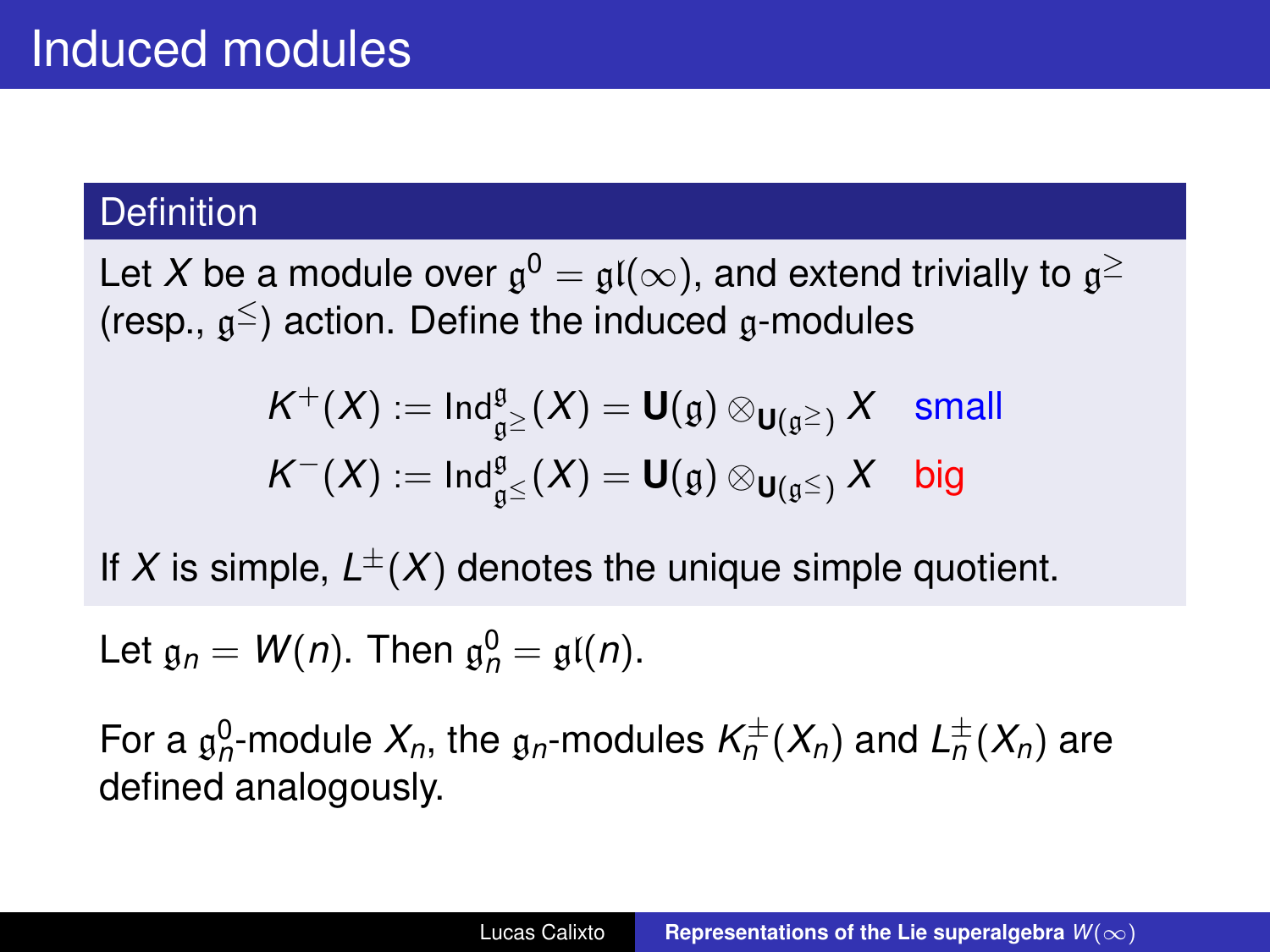$K^{\pm}(-)$  is an exact functor.

#### **Proposition**

*For each n, let*  $f_n: X_n \hookrightarrow X_{n+1}$  *be an embedding of*  $\mathfrak{g}_n^0$ *-modules,* and consider the natural embedding  $f_n: K^{\pm}(X_n) \hookrightarrow K^{\pm}(X_{n+1})$ *of*  $g_n$ -modules, where  $f_n(uv) = uf_n(v)$  for every  $u \in U(g_n)$  and  $v \in X_n$ .

*Then we have an isomorphism of* g*-modules*

$$
K^{\pm}(\varinjlim_{n} X_{n}) \cong \varinjlim_{n} K^{\pm}_{n} (X_{n}),
$$

*where the limits are taken over the family* {*fn*}*.*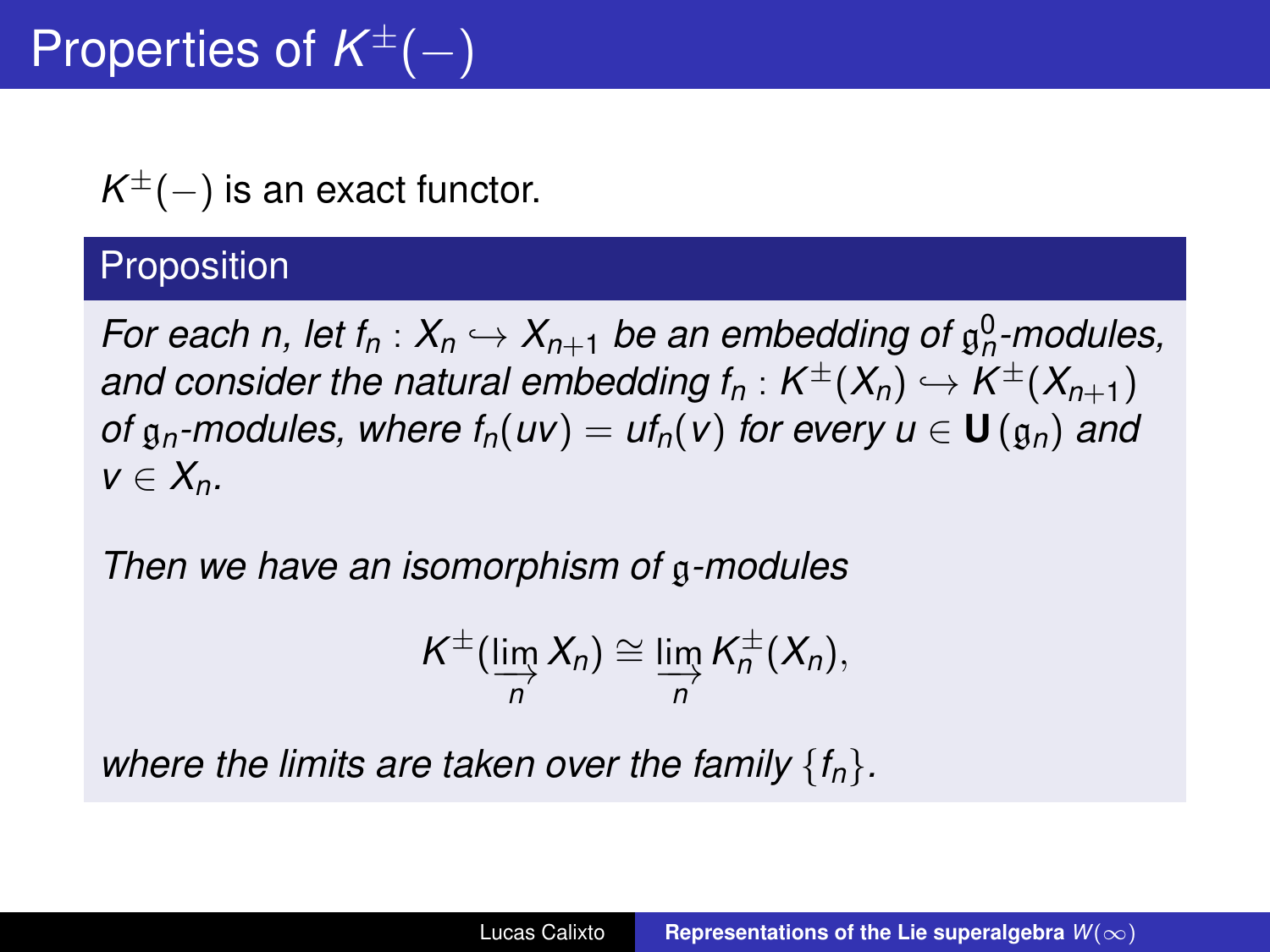## More properties of *K* <sup>±</sup>(−)

For  $X\in \mathbb{T}_{\mathfrak{gl}(\infty)}$  with weight decomposition  $X=\bigoplus_{\mu\in \mathfrak{h}^*} X_\mu,$  we define a  $\mathbb{Z}\text{-}\mathsf{grading}\;X = \bigoplus_{k\in\mathbb{Z}}X^k$  by

$$
X^k:=\bigoplus_{\mu\in\mathfrak{h}^*,\ \sum \mu_i=k}X_\mu.
$$

If *X* simple, then  $X = X^k$  for some  $k \in \mathbb{Z}$ , and we write  $|X| := k$ .

#### Proposition (C. Hoyt)

*Let*  $X \in \mathbb{T}_{\mathfrak{gl}(\infty)}$  *such that*  $|X| = k$ . The module  $K^{\pm}(X)$  *admits a a* Z*-grading*

$$
K^+(X) = \bigoplus_{j\leq 0} T^j_+, \qquad K^-(X) = \bigoplus_{j\geq 0} T^j_-
$$

 $s$ uch that each  $\mathcal{T}^j_{\pm}$  considered as a  $\mathfrak{g}^0$ -module is in  $\mathbb{T}_{\mathfrak{gl}(\infty)}$  and *each simple subquotient Y of*  $T^j_{\pm}$  *satisfies*  $|Y| = k + j$ .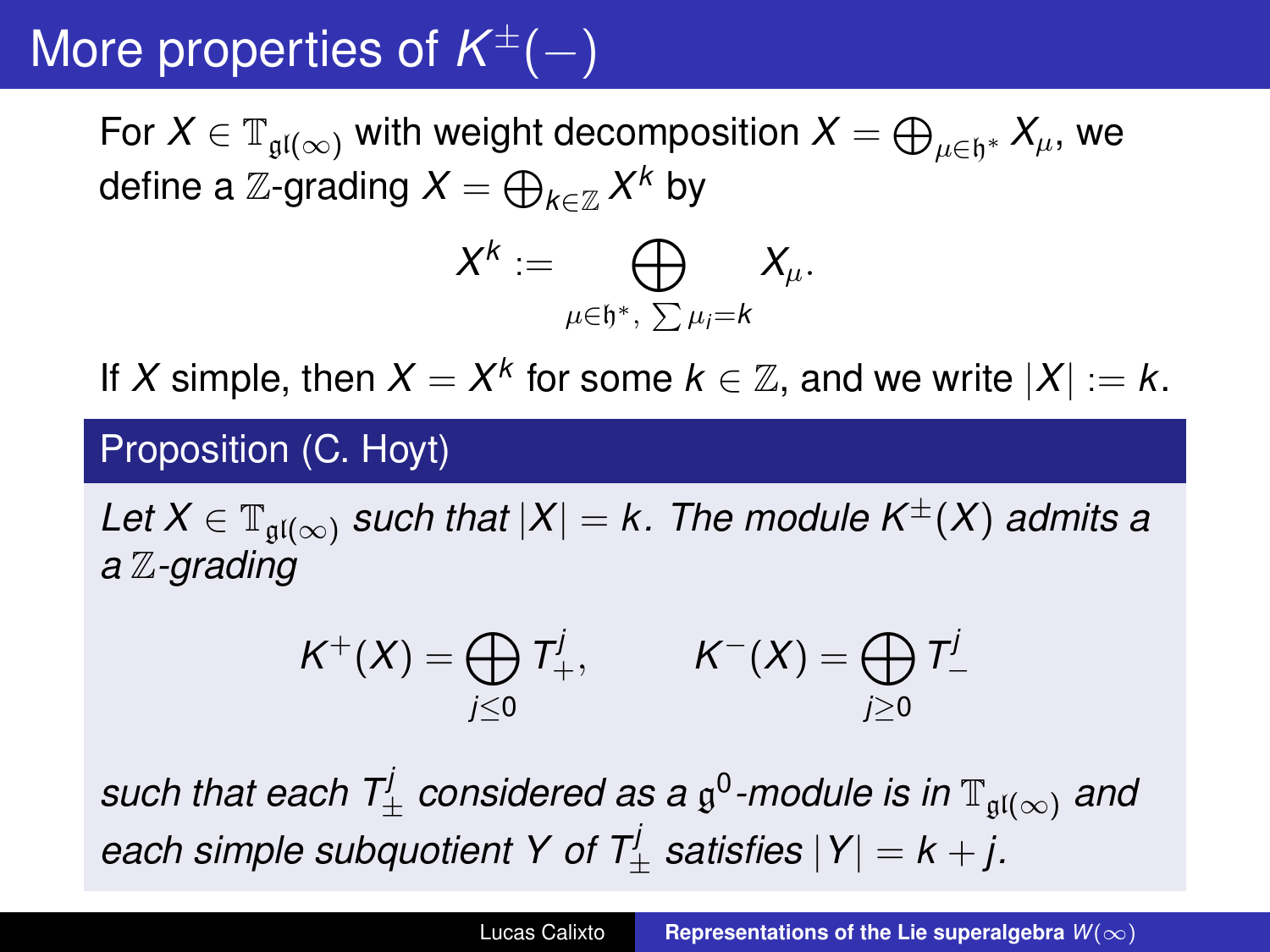## Results for *K* <sup>±</sup>(−)

#### Theorem (C. Hoyt)

$$
\begin{aligned} \text{If } X \in \mathbb{T}_{\mathfrak{gl}(\infty)}, \text{ then} \\ &= K^+(X) \text{ lies in } \widetilde{\mathbb{T}}_W^{\geq}, \\ &= K^-(X) \text{ lies in } \widetilde{\mathbb{T}}_W^{\leq}. \end{aligned}
$$

The induced  $\mathfrak{g}\text{-module }K^+(X)$  is not in  $\mathbb{T}_W^{\leq}$  or  $\mathbb{T}_W$ , since it does not satisfy the l.a.c. for  $\mathfrak{g}^{\le}$ . Similarly for  $\mathcal{K}^-(X)$ .

When are these modules simple?

#### Proposition

If 
$$
X \in \mathbb{T}_{\mathfrak{gl}(\infty)}
$$
, then  $K^-(X)$  is not simple.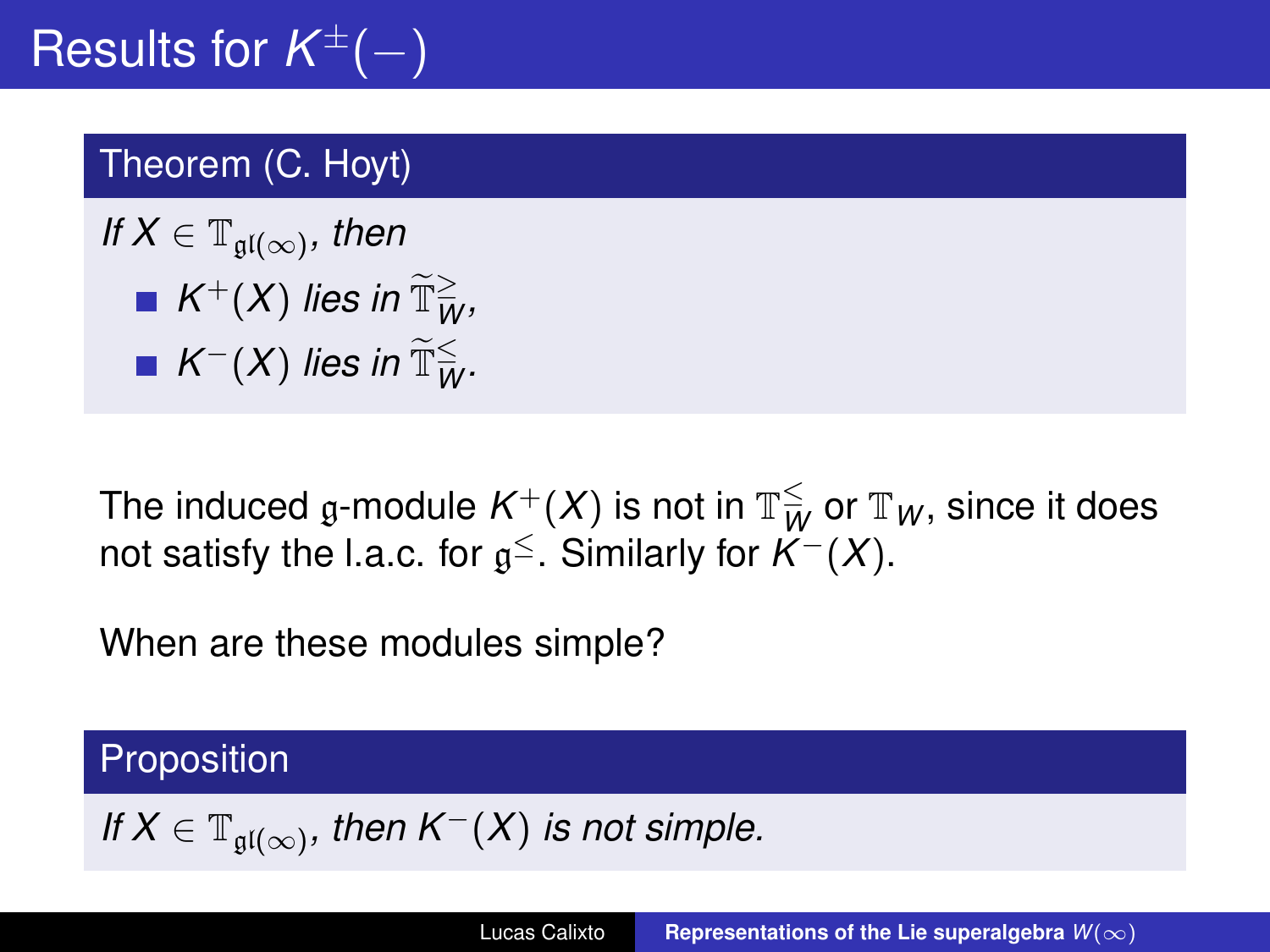### Borel subalgebras

Let  $\mathfrak{b}^0$  be a Borel subalgebra of  $\mathfrak{g}^0=\mathfrak{gl}(\infty),$  and

$$
\mathfrak{g}^>:=\bigoplus_{k>0}\mathfrak{g}^k,\qquad\qquad\mathfrak{g}^<:=\mathfrak{g}^{-1}.
$$

Define Borel subalgebras for  $q$  by

$$
\mathfrak{b}^{max}:=\mathfrak{b}^0\oplus\mathfrak{g}^>,\qquad \ \ \mathfrak{b}^{min}:=\mathfrak{b}^0\oplus\mathfrak{g}^<.
$$

 $V_{\mathfrak{b}^0}(\gamma)$ : simple  $\mathfrak{b}^0$ -highest weight  $\mathfrak{g}^0$ -module with h.w.  $\gamma \in \mathfrak{h}^*$ .

 $L_b(\gamma)$ : simple b-highest weight g-module with h.w.  $\gamma$  (here,  $\mathfrak{b} = \mathfrak{b}^{\text{max}}, \mathfrak{b}^{\text{min}}).$ 

 $\mathfrak{b}(<)0,\mathfrak{b}(\prec)^0$  : Borel subalgebras of  $\mathfrak{g}^0$  corresponding to the orders < and ≺ on *I*. Set

$$
\mathfrak{b}(\prec)_n^0:=\mathfrak{b}(\prec)^0\cap\mathfrak{gl}(n),\text{ and }\mathfrak{b}(\prec)_n^0:=\mathfrak{b}(\prec)^0\cap\mathfrak{gl}(n).
$$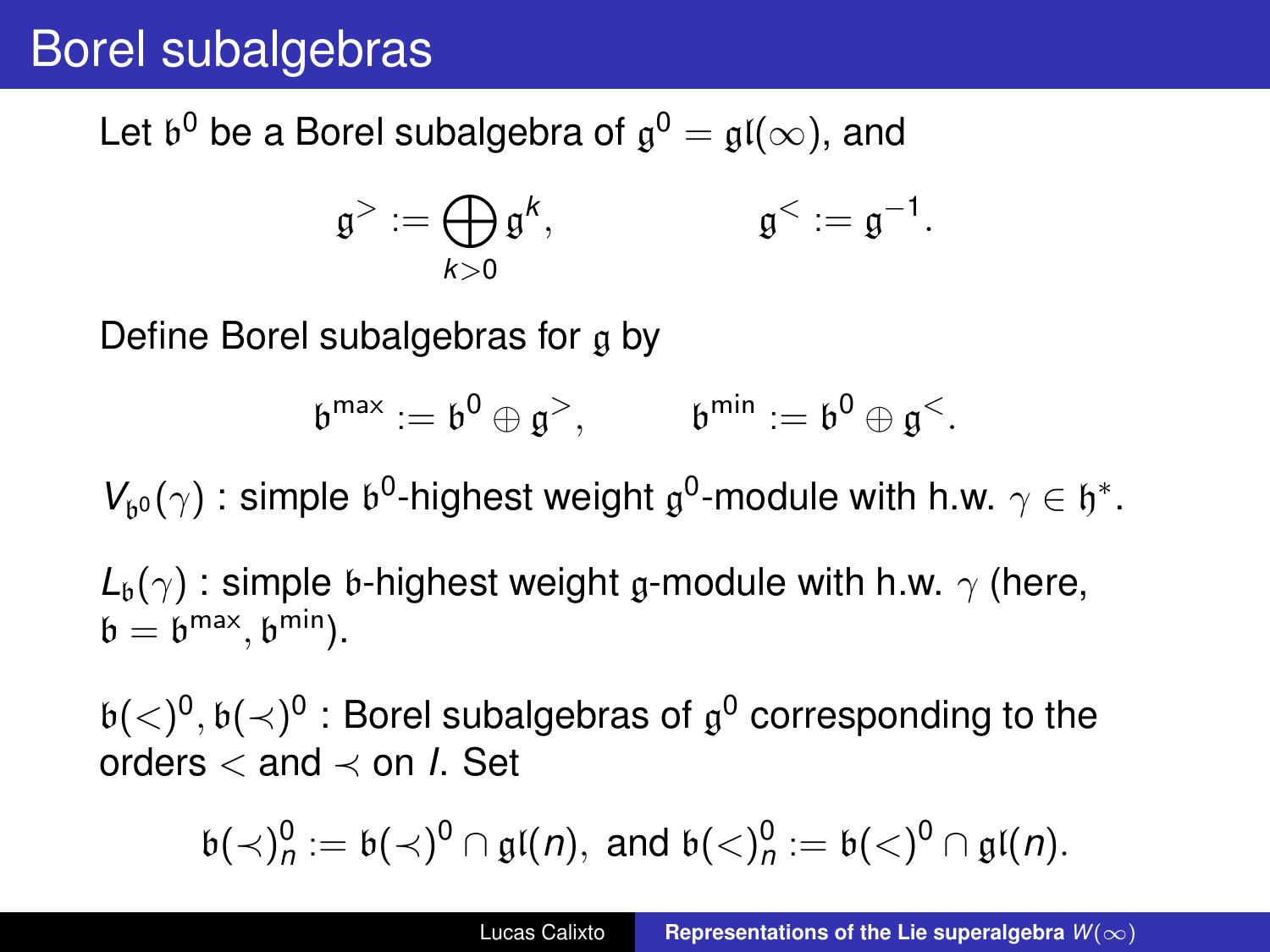Bernstein and Leites described irreducible f.d. *W*(*n*)-modules and realized these representations as tensor fields modules.

Serganova studied the category of Z-graded *W*(*n*)-modules and described the structure of induced modules. She proved:

- $\mathcal{K}_n^+$  ( $\mathcal{V}_{\mathfrak{b}(<)}{_{n}^{\mathfrak{h}}}(\nu)$ ) is simple if and only if the weight  $\nu$  is typical.
- $\mathcal{K}_n^+$  ( $\mathcal{V}_{\mathfrak{b}(<)}^0_p(\nu)$ ) has length 2 when  $\nu$  is atypical.
- $\blacksquare$  atypical weights are of the form

$$
a\varepsilon_i+\varepsilon_{i+1}+\cdots+\varepsilon_n, \quad \text{for some } a\in\mathbb{C}
$$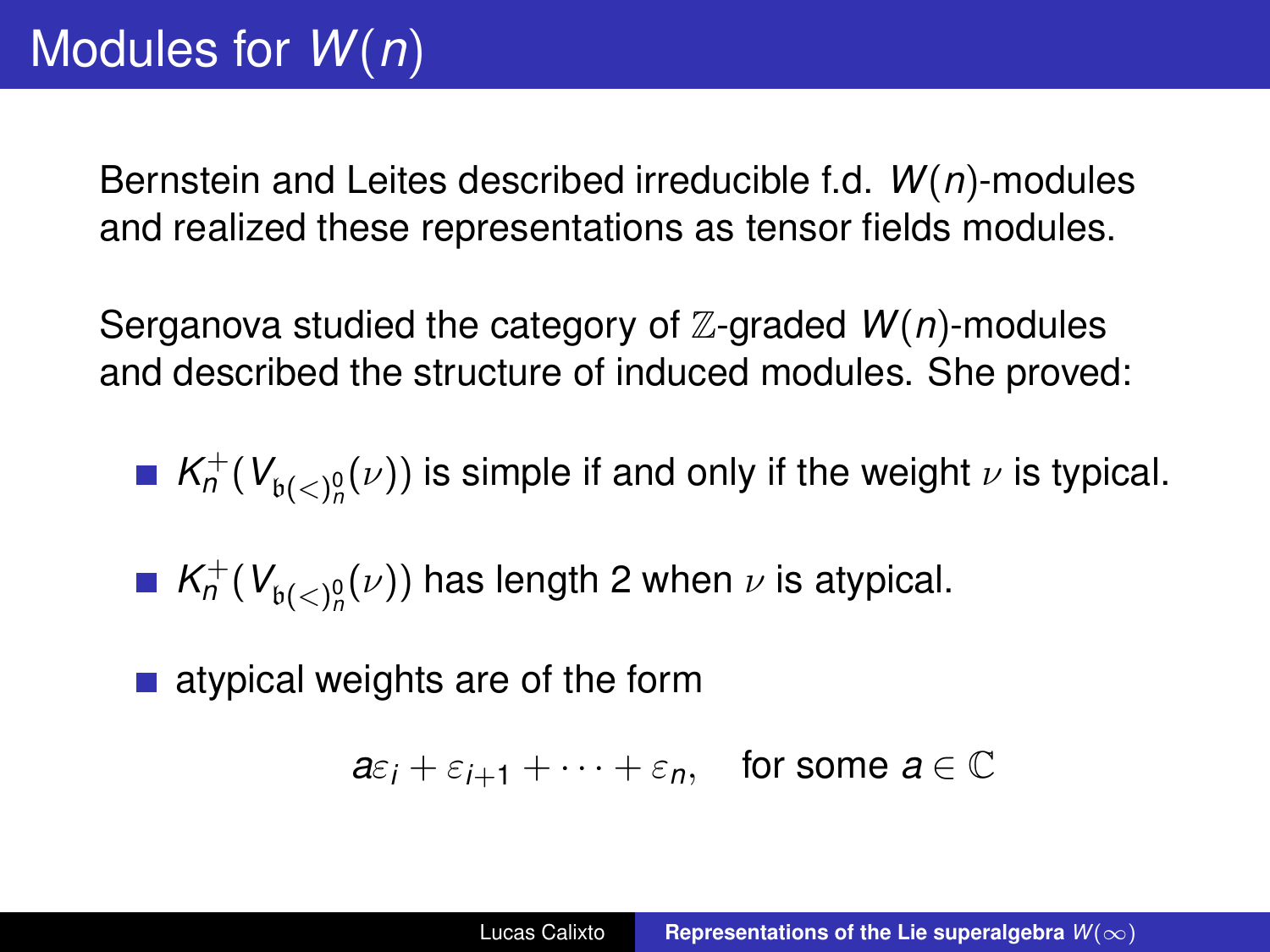Recall the simple module  $V_{\lambda,\mu} \in \mathbb{T}_{\mathfrak{gl}(\infty)}$  corresponding to  $\lambda, \mu$ 

#### Theorem (C. Hoyt)

 $\mathcal{K}^+(\mathcal{V}_{\lambda,\mu})$  *is simple if and only if*  $(\lambda,\mu)\neq (\emptyset,(\mu_1))$ *, that is, if and*  $\mathcal{O}$  *only if*  $V_{\lambda,\mu} \not\cong \mathcal{S}^k(V_*)$  *for some*  $k \in \mathbb{Z}_{\geq 0}$ *.* 

*Moreover, we have a* g*-module homomorphism*  $\mathsf{K}^+(\mathcal{S}^{k+1}(V_*)) \rightarrow \mathsf{K}^+(\mathcal{S}^k(V_*))$  by 1 ⊗  $\partial^{k+1}_2$  $\partial_2^{k+1} \mapsto \partial_2 \otimes \partial_2^k$ .

 $\Rightarrow$  simple modules in  $\mathbb{T}_W$  cannot be constructed via small induced modules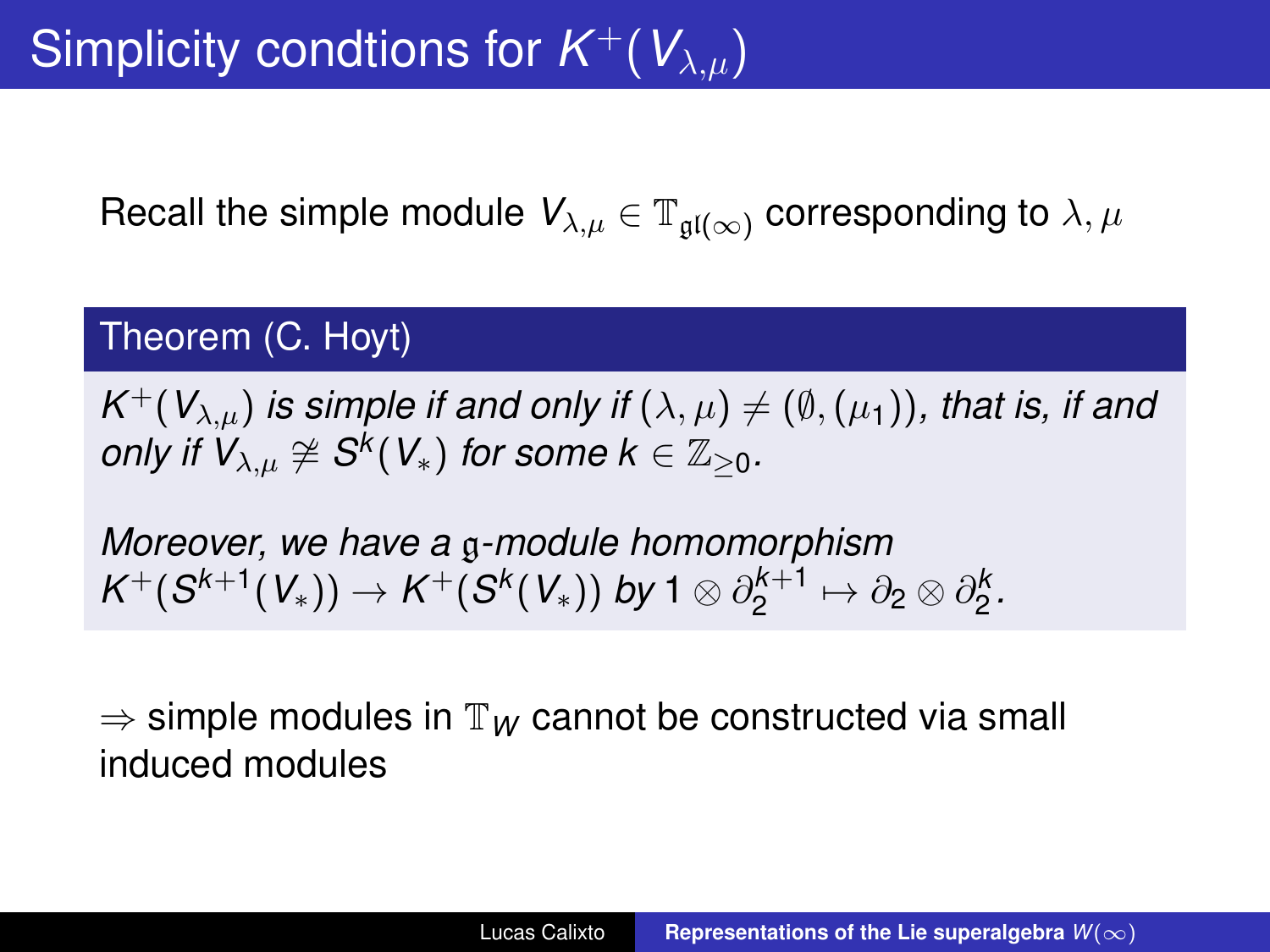### The functor Ψ

For 
$$
\mathfrak{k} \subset \mathfrak{g}
$$
, let  $M^{\mathfrak{k}} = \{m \in M \mid \mathfrak{k} \cdot m = 0\}$ .

We define the functor  $\Psi: \mathbb{T}_{W}^{\leq} \to \widetilde{\mathbb{T}}_{\mathfrak{gl}(\infty)}$  by  $\Psi(M) := M^{\mathfrak{g}^{<}}.$ 

#### Proposition (C. Hoyt)

If 
$$
M \in \mathbb{T}_{W}^{\le}
$$
, then  $\Psi(M) \neq 0$ . If  $M \in \mathbb{T}_{W}^{\le}$  is simple, then  
\n**1**  $\Psi(M)$  is a simple  $\mathfrak{g}^{0}$ -module,  
\n**2**  $\Psi(M)$  is in  $\mathbb{T}_{\mathfrak{gl}(\infty)}$ , and  
\n**3**  $M \cong L^{-}(\Psi(M))$ .

$$
\blacksquare \Lambda(V)_+ := \Lambda(V)/\mathbb{C} \cong L^-(V), \text{ since } (\Lambda(V)_+)^{\mathfrak{g}^<} = V.
$$

$$
\blacksquare \mathfrak{g} \cong L^-(V_*), \text{ since } \mathfrak{g}^{\mathfrak{g}^<} = \mathfrak{g}^{-1} \cong_{\mathfrak{g}^0} V_*.
$$

A direct computation shows that  $\Lambda(V)_+$  and g are in  $\mathbb{T}_W$ .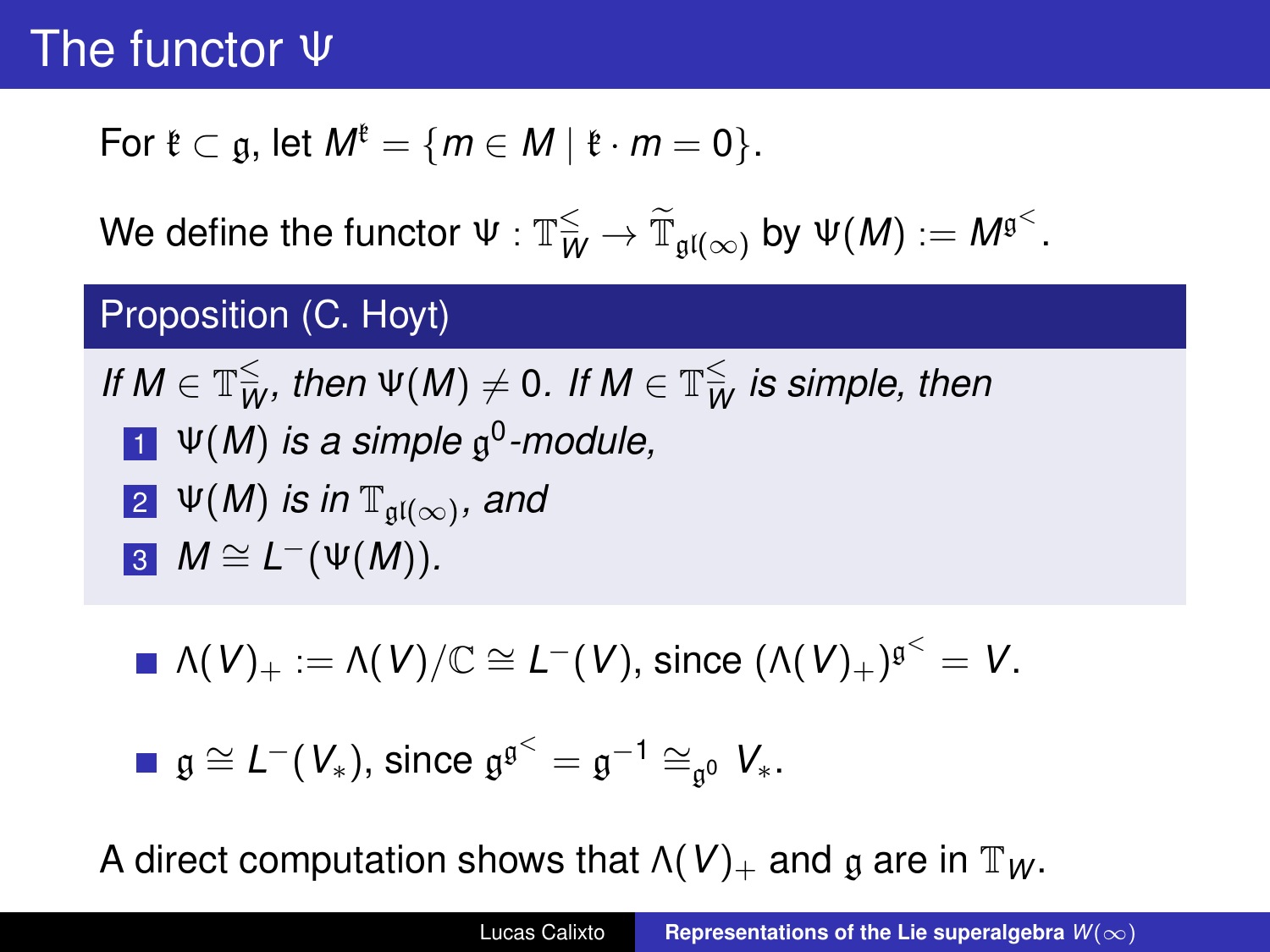#### Simple modules in  $\mathbb{T}^{\leq}_M$ *W*

$$
\operatorname{\mathsf{Set}}\nolimits L_{\lambda,\mu}^-:=L^-(V_{\lambda,\mu}).
$$

Note:  $L_{\lambda,\mu}^-$  is a highest weight g-module w.r.t.  $\mathfrak{b}(\prec)^{\min}$  with the same h.w. as  $V_{\lambda,\mu}$ .

#### Theorem (C. Hoyt)

$$
\blacksquare
$$
  $L_{\lambda,\mu}^-$  is in  $\mathbb{T}_W^{\leq}$  for any partitions  $\lambda$  and  $\mu$ 

*If M*  $\in \mathbb{T}_{W}^{\leq}$  *is simple, then M*  $\cong$  *L*<sub> $\lambda, \mu$ </sub> *for some*  $\lambda$  *and*  $\mu$ *.* 

#### **Corollary**

 $E$ very simple module of  $\mathbb{T}_{W}^{\leq}$  (and hence of  $\mathbb{T}_{W}$ ) is a highest *weight module w.r.t.*  $\mathfrak{b}(\prec)^{\min}$ *.*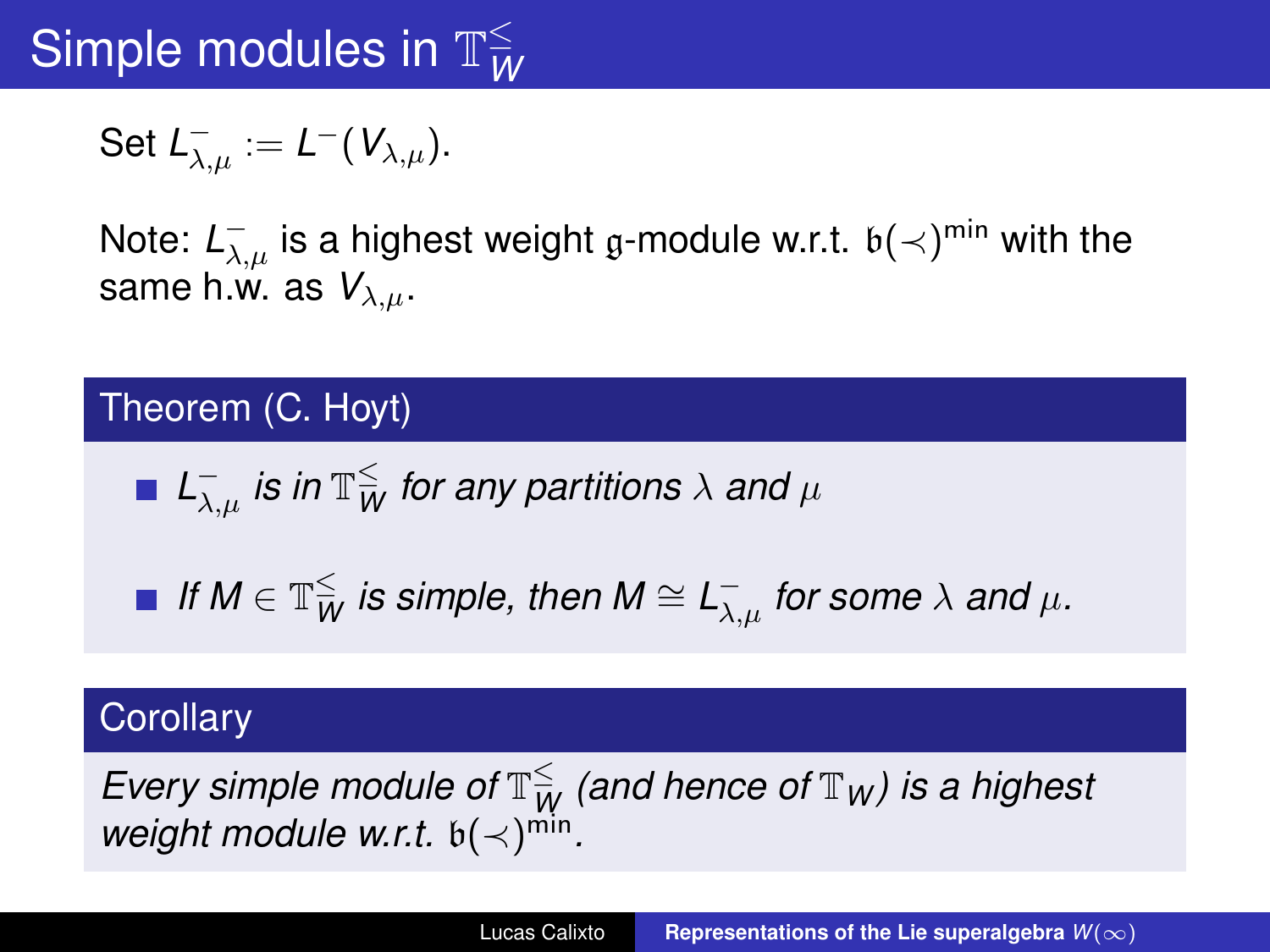#### Proposition (C. Hoyt)

*For any pair of partitions*  $\lambda$  *and*  $\mu$ , *there exist*  $m, n \in \mathbb{Z}_{>0}$  *such*  $t$ hat the  $\mathfrak{g}$ -module  $L_{\lambda,\mu}^-$  is a subquotient of  $\mathsf{L}^-(V)^{\otimes m} \otimes \mathsf{L}^-(V_*)^{\otimes n}.$ *In particular, L*<sub> $\lambda,\mu$ </sub> *lies in*  $\mathbb{T}_W$ *.* 

 $L^-(V) \cong \Lambda(V)_+$  and  $L^-(V_*) \cong \mathfrak{g}$  play a similar role for the category  $\mathbb{T}_W$  as that of *V*,  $\mathsf{V}_*$  for the category  $\mathbb{T}_{\mathfrak{gl}(\infty)}$ .

#### **Corollary**

*The simple objects of*  $\mathbb{T}_W$  *and*  $\mathbb{T}_{\overline{W}}^{\leq}$  *coincide.* 

This does not hold if we replace  $\mathbb{T}_{W}^{\leq}$  with  $\mathbb{T}_{W}^{\geq}$ :  $K^{+}(V_{\lambda,\mu})$  is simple when  $(\lambda,\mu)\neq(\emptyset,(\mu_{1})),$  but  $K^{+}(V_{\lambda,\mu})$  is never in  $\mathbb{T}_{\mathfrak{g}}.$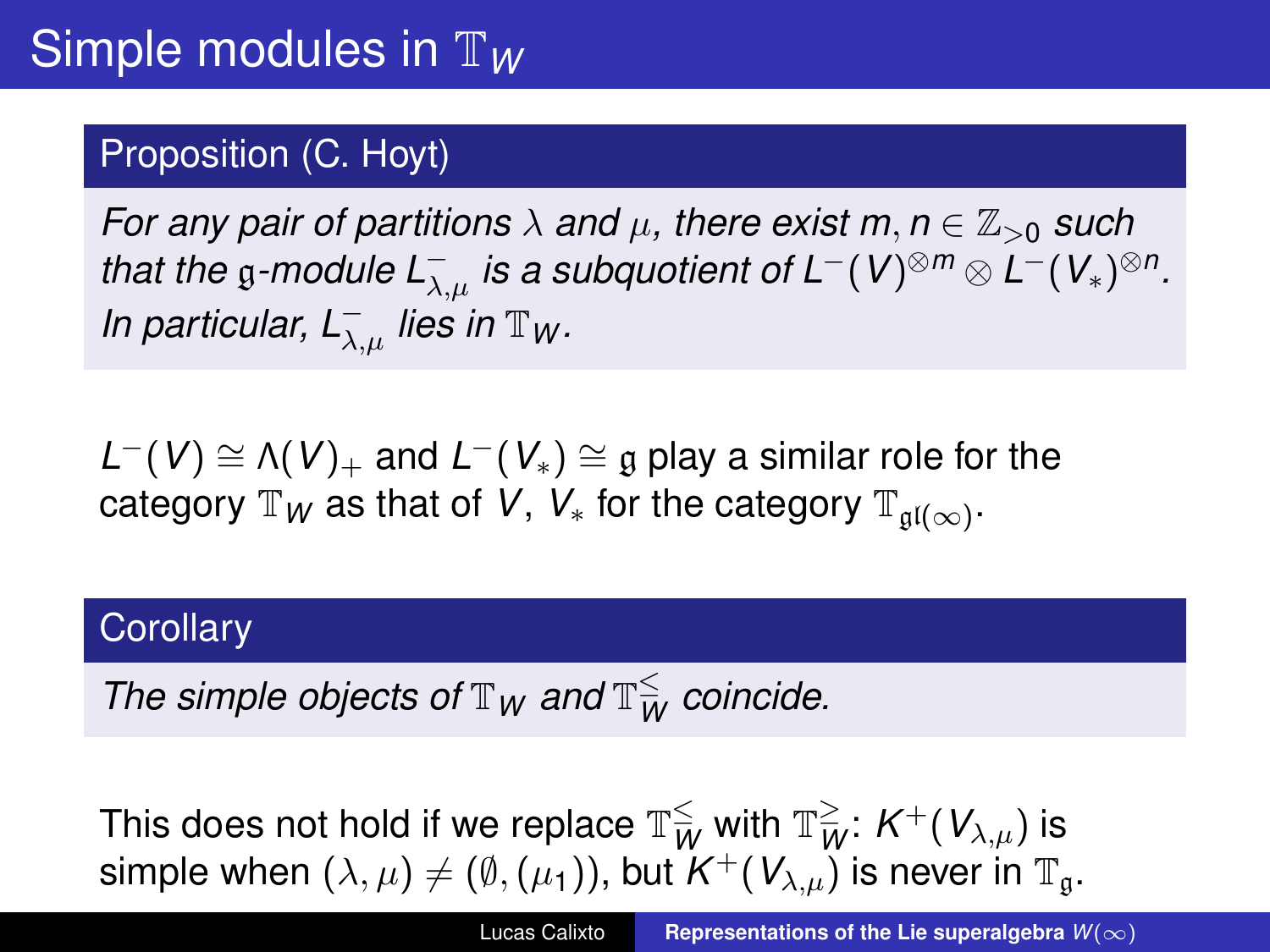$X:\mathfrak{g}^0\text{-module}$ 

g-module of tensor fields w.r.t *X* is

$$
\mathcal{T}(X):=\Lambda(\infty)\otimes X
$$

where, for  $f \in \Lambda(\infty)$  and  $v \in X$ , the action is

$$
\underline{\xi}^{\underline{\mathbf{e}}}\partial_j \cdot (f\mathbf{v}) = \underline{\xi}^{\underline{\mathbf{e}}}\partial_j(f)\mathbf{v} + (-1)^{p(\underline{\xi}^{\underline{\mathbf{e}}}\partial_j)p(f)}\sum_{i\in I}\partial_i(\underline{\xi}^{\underline{\mathbf{e}}})fE_{i,j}\mathbf{v},
$$

 $\mathsf{Note} \colon X \in \widetilde{\mathbb{T}}_{\mathfrak{gl}(\infty)} \Rightarrow \mathcal{T}(X) \in \widetilde{\mathbb{T}}_\mathcal{W}$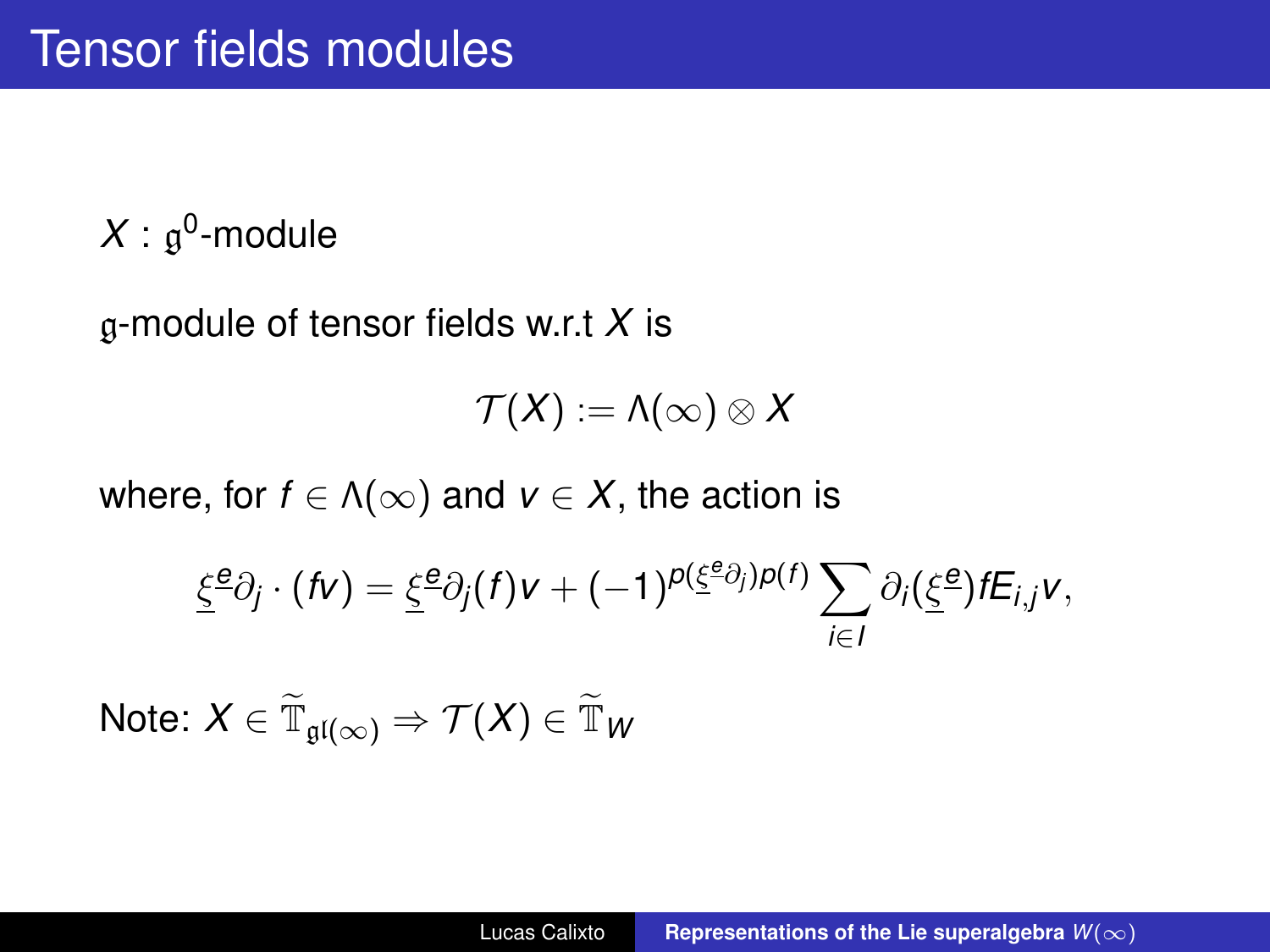### Coinduced modules

Consider *X* as a g <sup>≥</sup>-module

Define

$$
\operatorname{Coind}_{\mathfrak{g}^{\geq}}^{\mathfrak{g}}(X) := \operatorname{Hom}_{\mathfrak{g}^{\geq}}(\mathbf{U}(\mathfrak{g}), X).
$$
  
For  $t = \sum f_i v_i \in \mathcal{T}(X)$ , we set  

$$
t(0) := \sum f_i(0) v_i \in X.
$$

We have a natural embedding of g-modules:

$$
\varphi: \mathcal{T}(X) \hookrightarrow \mathsf{Coind}_{\mathfrak{g}^{\geq}}^{\mathfrak{g}}(X),
$$

where for  $t \in \mathcal{T}(X)$  and  $u \in \mathbf{U}(\mathfrak{g})$ ,

$$
\varphi(t)(u) := (-1)^{p(t)p(u)}(u \cdot t)(0).
$$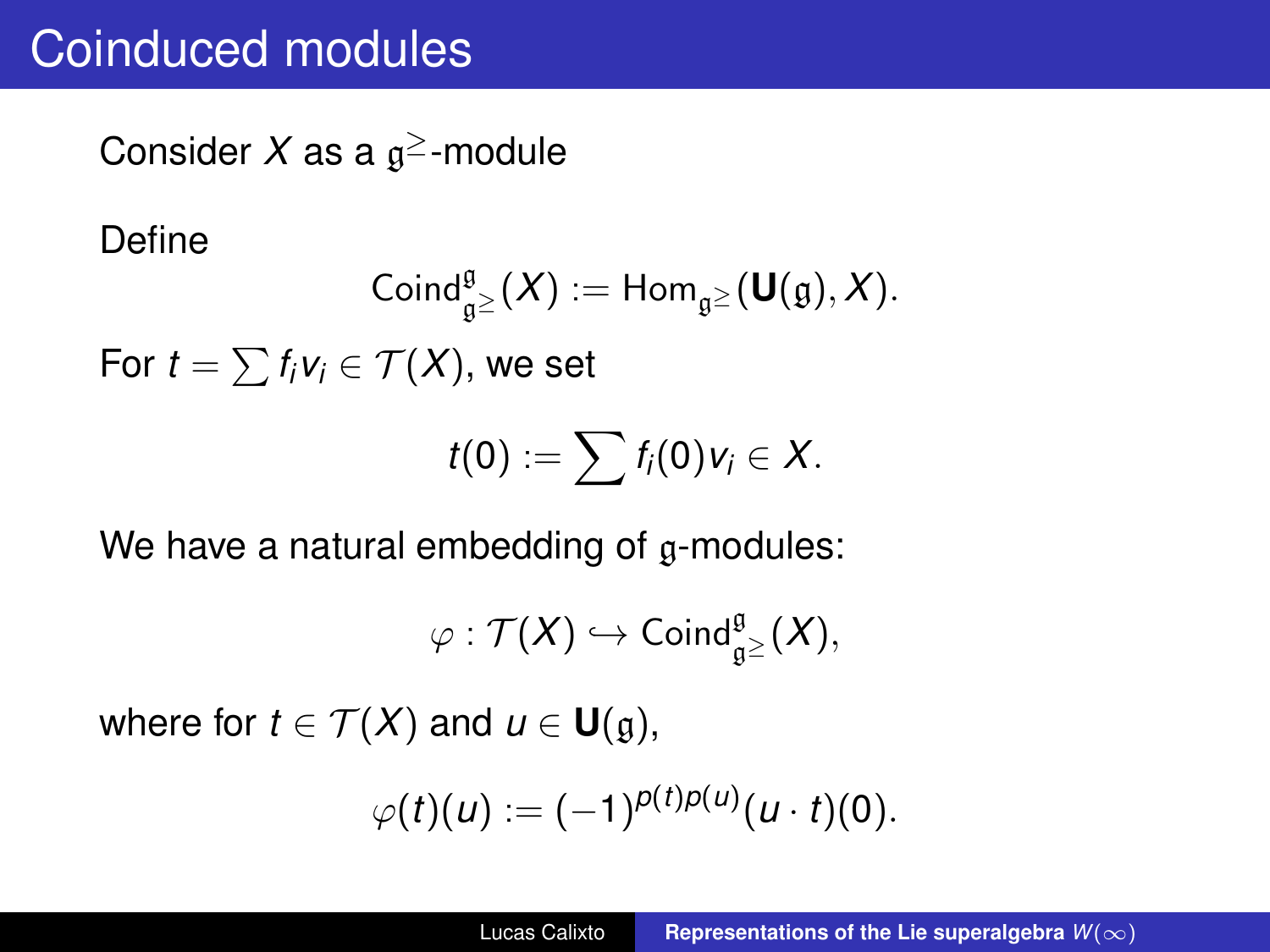### Simple modules as tensor fields

#### In the finite-dimensional case, we have a nice situation:

$$
\mathcal{T}(X_n) \cong \mathrm{Coind}_{\mathfrak{g}_n}^{\mathfrak{g}_n}(X_n) \cong K_n^+(X_n^*)^*
$$

#### Proposition (C. Hoyt)

*If*  $(\lambda, \mu) \neq ((\lambda_1), \emptyset)$ *, then*  $\mathcal{T}(V_{\lambda,\mu})$  *is a locally simple* g-module, *and hence simple.*

#### **Corollary**

If 
$$
(\lambda, \mu) \neq ((\lambda_1), \emptyset)
$$
, then  $\mathcal{T}(V_{\lambda, \mu})$  is in  $\mathbb{T}_W$ .

#### Theorem (C. Hoyt)

*For any*  $(\lambda, \mu)$  we have that  $L^{-}_{\lambda, \mu}$  is isomorphic to a submodule *of*  $\mathcal{T}(V_{\lambda,\mu})$ *. Moreover, if*  $(\lambda,\mu) \neq ((\lambda_1), \emptyset)$ *, then*  $L^{-}_{\lambda,\mu} \cong \mathcal{T}(V_{\lambda,\mu})$ *.*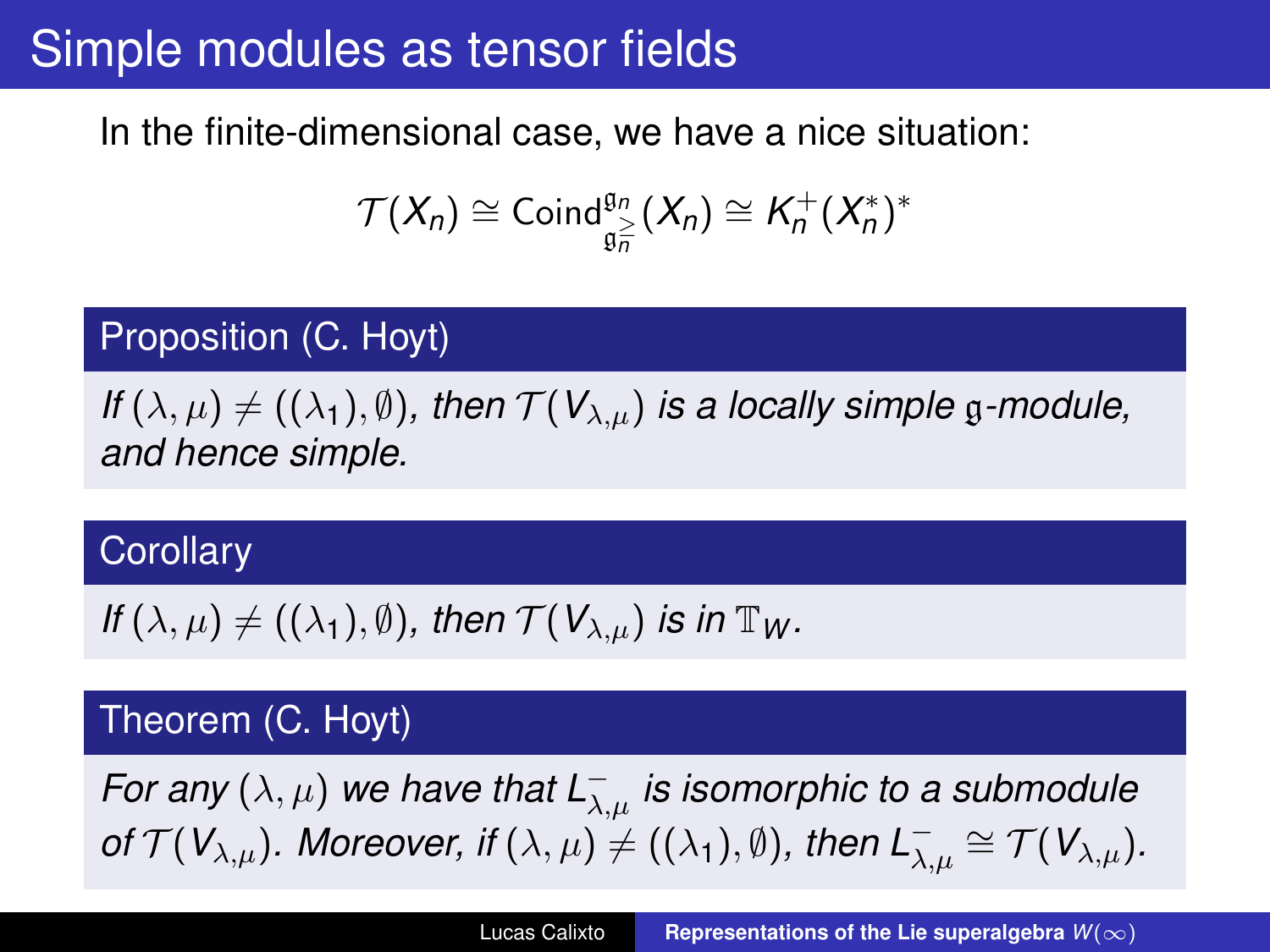$\frak{g}$  mod (resp.  $\frak{g}^0$  mod) : category of all  $\frak{g}$ -modules (resp.  $\frak{g}^0$  mod)

Int<sub>g</sub>o: full subcategory of  $\mathfrak{g}^0$  mod consisting of integrable g<sup>0</sup>-modules

Int<sub>g,g</sub>o: full subcategory of  $\frak{g}$  mod consisting of  $\frak{g}^0$ -integrable modules

Int $^{{\sf wt}}_{\mathfrak{g},\mathfrak{g}^0}$  : full subcategory of Int $_{\mathfrak{g},\mathfrak{g}^0}$  consisting of  $\mathfrak{h}$ -weight modules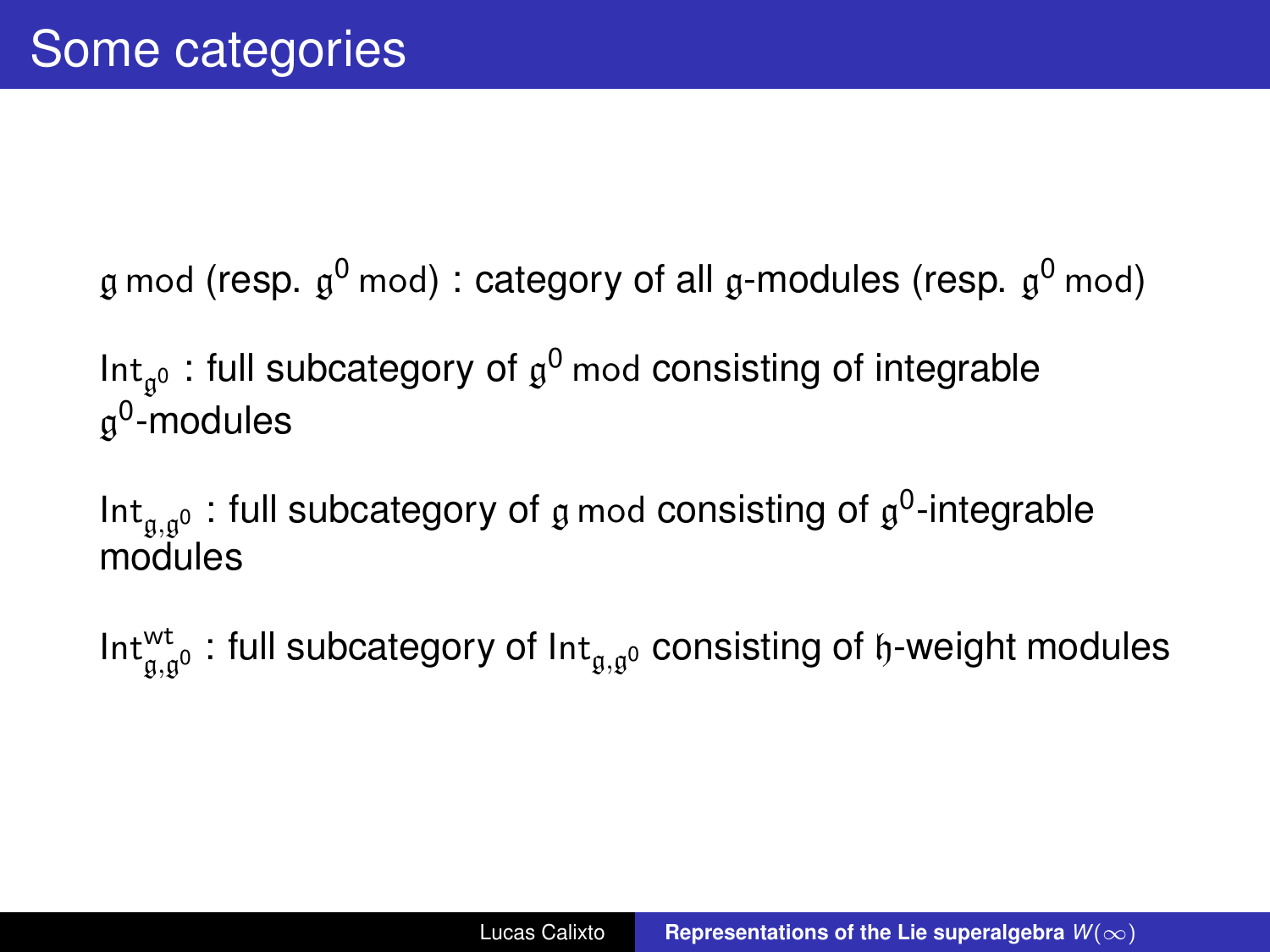### Some functors

#### Define the functors:

$$
\begin{aligned}\n\Gamma_{\mathfrak{g},\mathfrak{g}^0}: \mathfrak{g} \bmod \rightarrow \mathsf{Int}_{\mathfrak{g},\mathfrak{g}^0}, \text{ where} \\
\Gamma_{\mathfrak{g},\mathfrak{g}^0}(M)&=\{m\in M \mid \text{dim span}\{g^jm \mid i\geq 0\}<\infty, \ \forall g\in \mathfrak{g}^0\} \\
\Gamma_{\mathfrak{h}}: \mathsf{Int}_{\mathfrak{g},\mathfrak{g}^0}\rightarrow \mathsf{Int}_{\mathfrak{g},\mathfrak{g}^0}^{\mathsf{wt}}, \text{ where} \\
\Gamma_{\mathfrak{h}}(M)&:=\bigoplus_{\mu\in \mathfrak{h}^*}M_{\mu}\n\end{aligned}
$$

 $\Theta: \mathsf{Int}^{\mathsf{wt}}_{\mathfrak{g},\mathfrak{g}^0} \to \mathbb{T}_W,$  where

$$
\Theta(M) = \bigcup_{n>0} M^{t_n}
$$

Let  $\Gamma = \Phi \circ \Gamma_{\mathfrak{h}} \circ \Gamma_{\mathfrak{g}, \mathfrak{g}^0} : \mathfrak{g} \text{ mod } \rightarrow \mathbb{T}_W$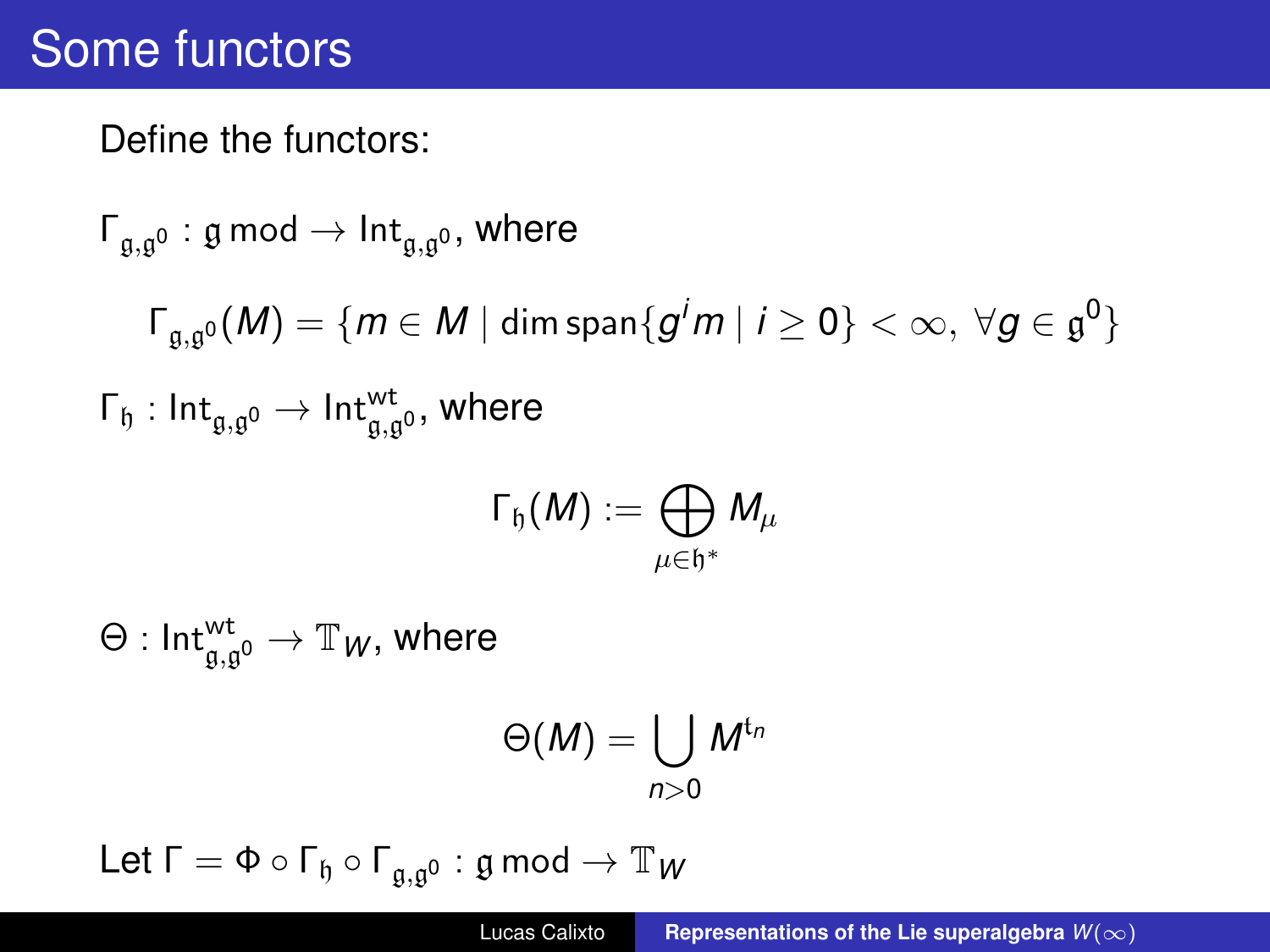#### Proposition (C. Hoyt)

*If I* ∈ g mod *is injective, then* Γ(*I*) *is injective in*  $\mathbb{T}_W$ *. Moreover, the category*  $\mathbb{T}_W$  *has enough injectives.* 

#### Proposition (C. Hoyt)

*If I*  $\in$  Int<sub>g</sub><sub>0</sub> *is injective, then*  $\Gamma(\operatorname{Coind}_{\mathfrak{g}^0}^{\mathfrak{g}}(I))$  *is injective in*  $\mathbb{T}_W$ 

For 
$$
V_{\lambda,\mu}
$$
  $\xrightarrow{\text{Penkov}} ((V_{\lambda,\mu})_*)^*$  is the injective hull of  $V_{\lambda,\mu}$  in  $\text{Int}_{\mathfrak{g}^0}$ .

Combining this with our classification, we obtain

#### Theorem (C. Hoyt)

*Each simple module L*<sup>−</sup> λ,µ *of* <sup>T</sup>*<sup>W</sup> is isomorphic to a submodule*  $\textit{of the injective module } \mathsf{\Gamma}\left( \mathsf{Coind}_{\mathfrak{g}^0}^{\mathfrak{g}}(((\mathcal{V}_{\lambda,\mu})_*)^*)\right) \in \mathbb{T}_W.$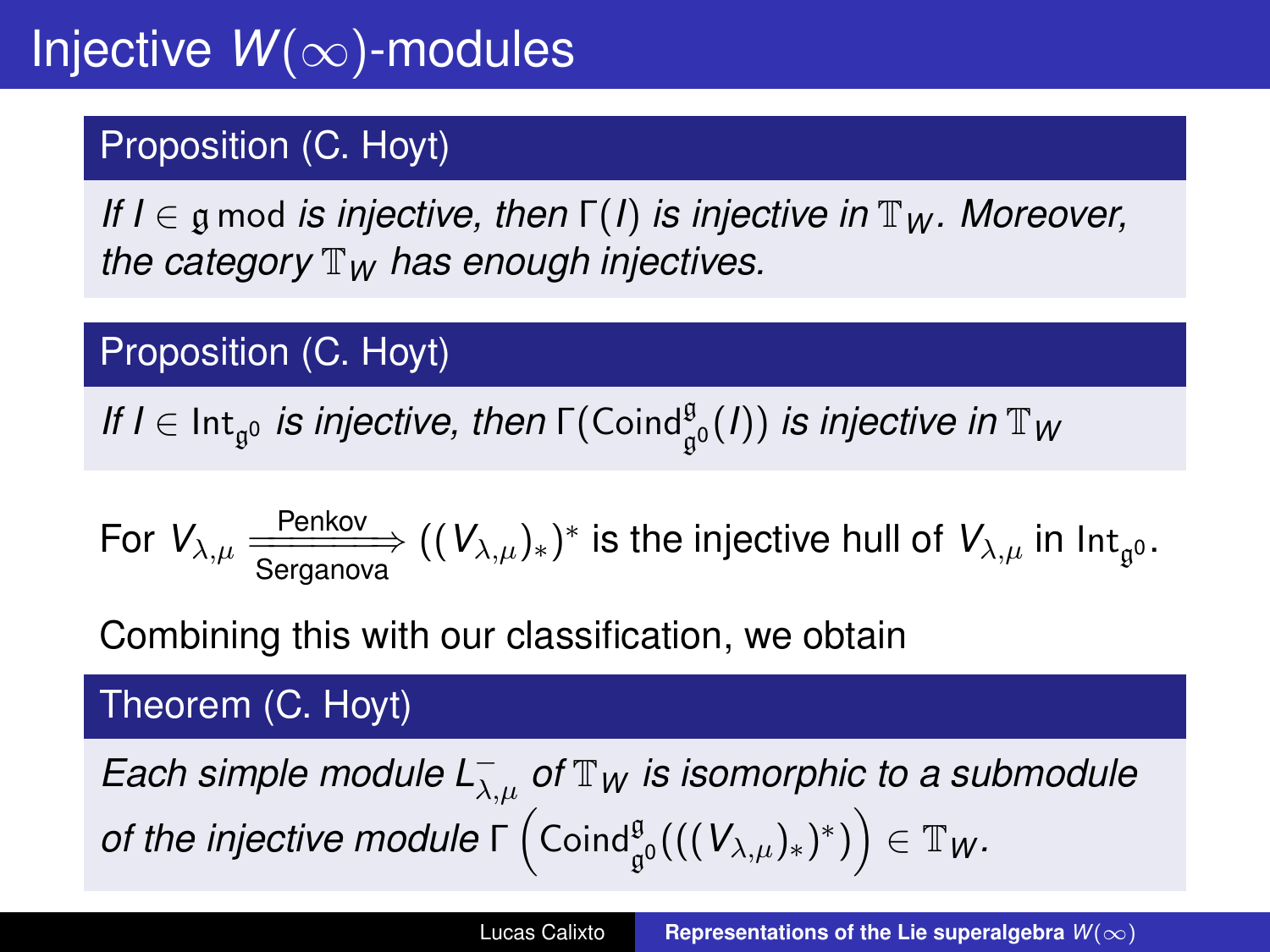- Description of  $M|_{\mathfrak{g}^0}$  for  $M \in \mathbb{T}_W$ .
- **Block decomposition of**  $\mathbb{T}_W$ **.**
- **■** Is  $\mathbb{T}_W$  is Koszul? This is the case for  $\mathfrak{gl}(\infty|\infty)$ , and  $\mathfrak{osp}(\infty|\infty)$  (Serganova).

**■** Is  $\mathbb{T}_W$  equivalent to  $\mathbb{T}_{qI(\infty)}$ ?